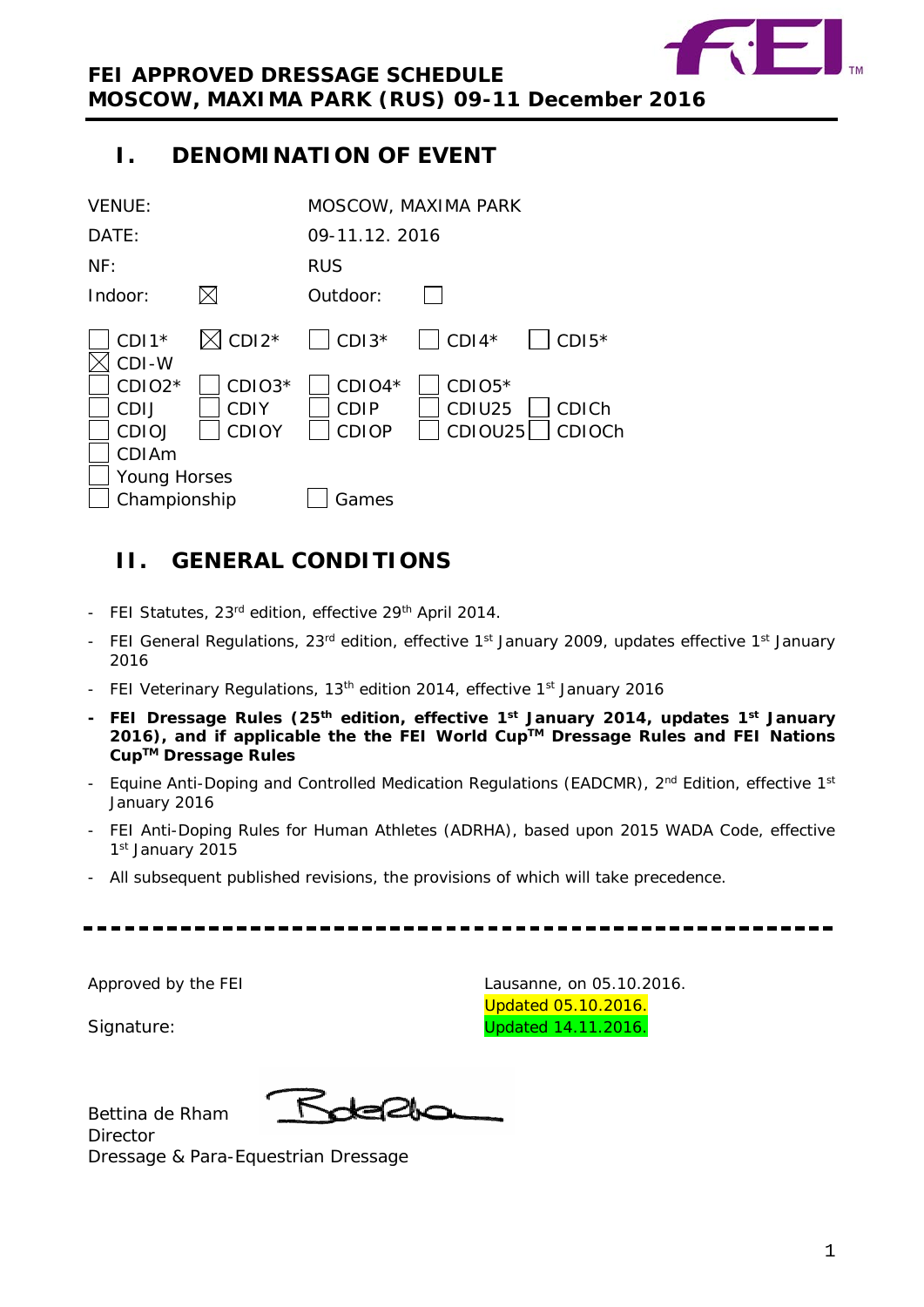

# FEI APPROVED DRESSAGE SCHEDULE MOSCOW, MAXIMA PARK (RUS) 09-11 December 2016

# **TABLE OF CONTENTS**

| $\mathbf{I}$ .                                                                 |                                                                 |
|--------------------------------------------------------------------------------|-----------------------------------------------------------------|
| $\Pi$ .                                                                        |                                                                 |
| 111.                                                                           | THE FEI CODE OF CONDUCT FOR THE WELFARE OF THE HORSE  4         |
| IV.<br>1.<br>2.<br>3.                                                          |                                                                 |
| $V_{\cdot}$                                                                    |                                                                 |
| VI.<br>1.<br>2.<br>3.<br>$\overline{4}$ .<br>5.<br>6.<br>7.<br>8.<br>9.<br>10. | SCORING/TIMING PROVIDER - AVERAGE SCORE and OPEN SCORING  10    |
| VII.<br>1.<br>$\overline{2}$ .                                                 | 11<br>ENTRY RIGHT TO SHOWGROUNDS/ACCREDITED PERSONS 11          |
| 1.<br>2.<br>3.                                                                 | ADDITIONAL FEES/CHARGES BY ORGANISING COMMITTEE: 12             |
| IX.<br>1.<br>2.<br>3.<br>4.<br>5.                                              | LOCAL TRANSPORTATION - ARRANGEMENTS FROM HOTEL TO SHOWGROUNDS14 |
| Χ.                                                                             |                                                                 |
| XI.                                                                            |                                                                 |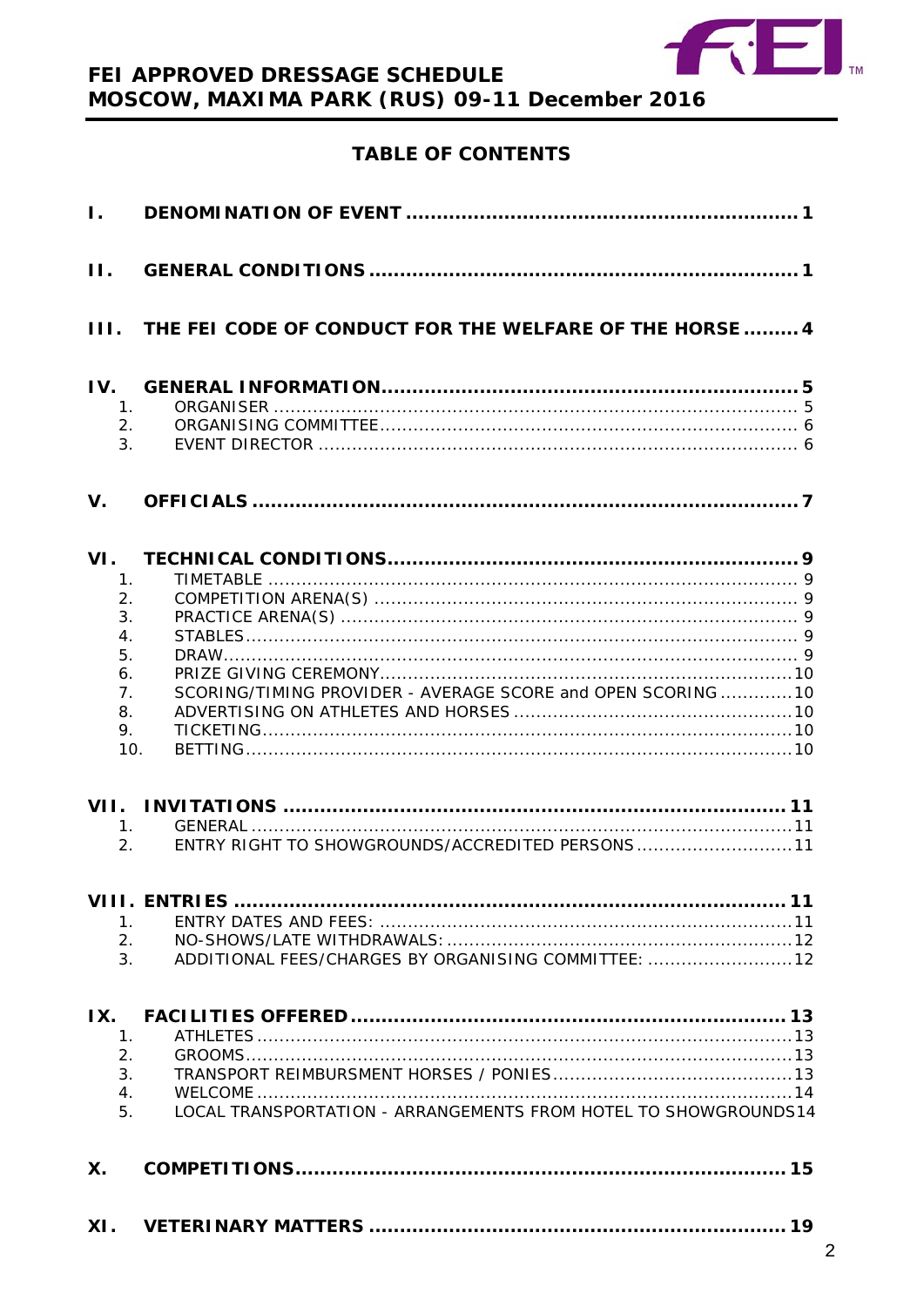

# FEI APPROVED DRESSAGE SCHEDULE MOSCOW, MAXIMA PARK (RUS) 09-11 December 2016

| 1 <sub>1</sub><br>2.<br>$\overline{3}$ .<br>$\overline{4}$ .<br>5.<br>6.<br>7.<br>8. | VENUE ARRIVAL INFORMATION & FITNESS TO COMPETE  20<br>EQUINE ANTI-DOPING AND CONTROLLED MEDICATION PROGRAMME |
|--------------------------------------------------------------------------------------|--------------------------------------------------------------------------------------------------------------|
|                                                                                      |                                                                                                              |
| 1 <sub>1</sub><br>2.<br>3.<br>4.<br>5.                                               |                                                                                                              |
| 1.                                                                                   |                                                                                                              |

| ∠ |  |
|---|--|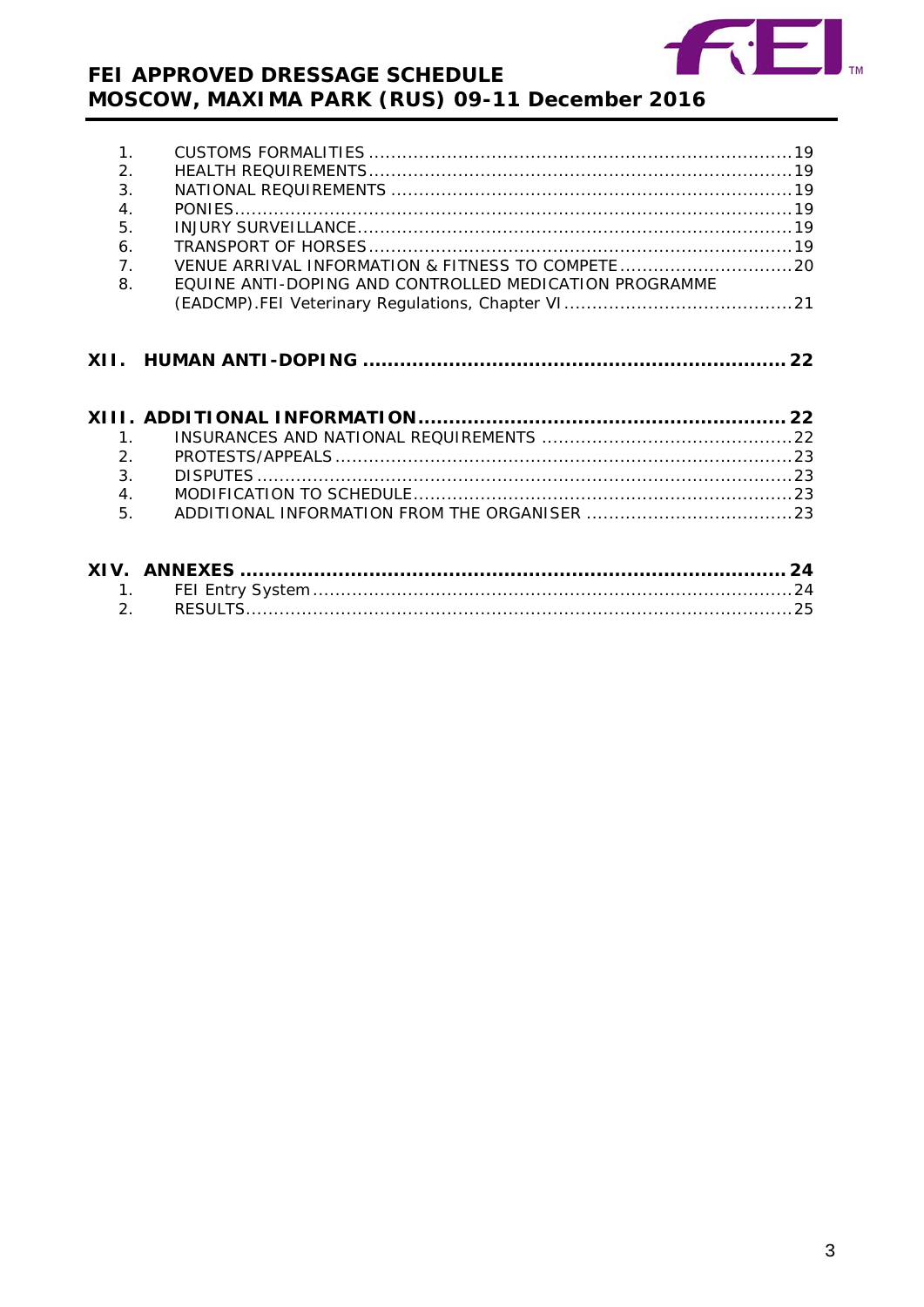

# <span id="page-3-0"></span>**III. THE FEI CODE OF CONDUCT FOR THE WELFARE OF THE HORSE**

The Fédération Equestre Internationale (FEI) expects all those involved in international equestrian sport to adhere to the FEI's Code of Conduct and to acknowledge and accept that at all times the welfare of the horse must be paramount and must never be subordinated to competitive or commercial influences.

- 1. At all stages during the preparation and training of competition horses, welfare must take precedence over all other demands. This includes good horse management, training methods, farriery and tack, and transportation.
- 2. Horses and athletes must be fit, competent and in good health before they are allowed to compete. This encompasses medication use, surgical procedures that threaten welfare or safety, pregnancy in mares and the misuse of aids.
- 3. Events must not prejudice horse welfare. This involves paying careful attention to the competition areas, ground surfaces, weather conditions, stabling, site safety and fitness of the horse for onward travel after the event.
- 4. Every effort must be made to ensure that horses receive proper attention after they have competed and that they are treated humanely when their competition careers are over. This covers proper veterinary care, competition injuries, euthanasia and retirement.
- <span id="page-3-1"></span>5. The FEI urges all involved with the sport to attain the highest levels of education in their areas of expertise.

A full copy of this Code can be obtained from the Fédération Equestre Internationale, Chemin de la Joliette 8, CH-1006 Lausanne, Switzerland. Telephone: +41 21 310 47 47. The Code is available in English. The Code is also available on the FEI's website: [www.fei.org.](http://www.fei.org/)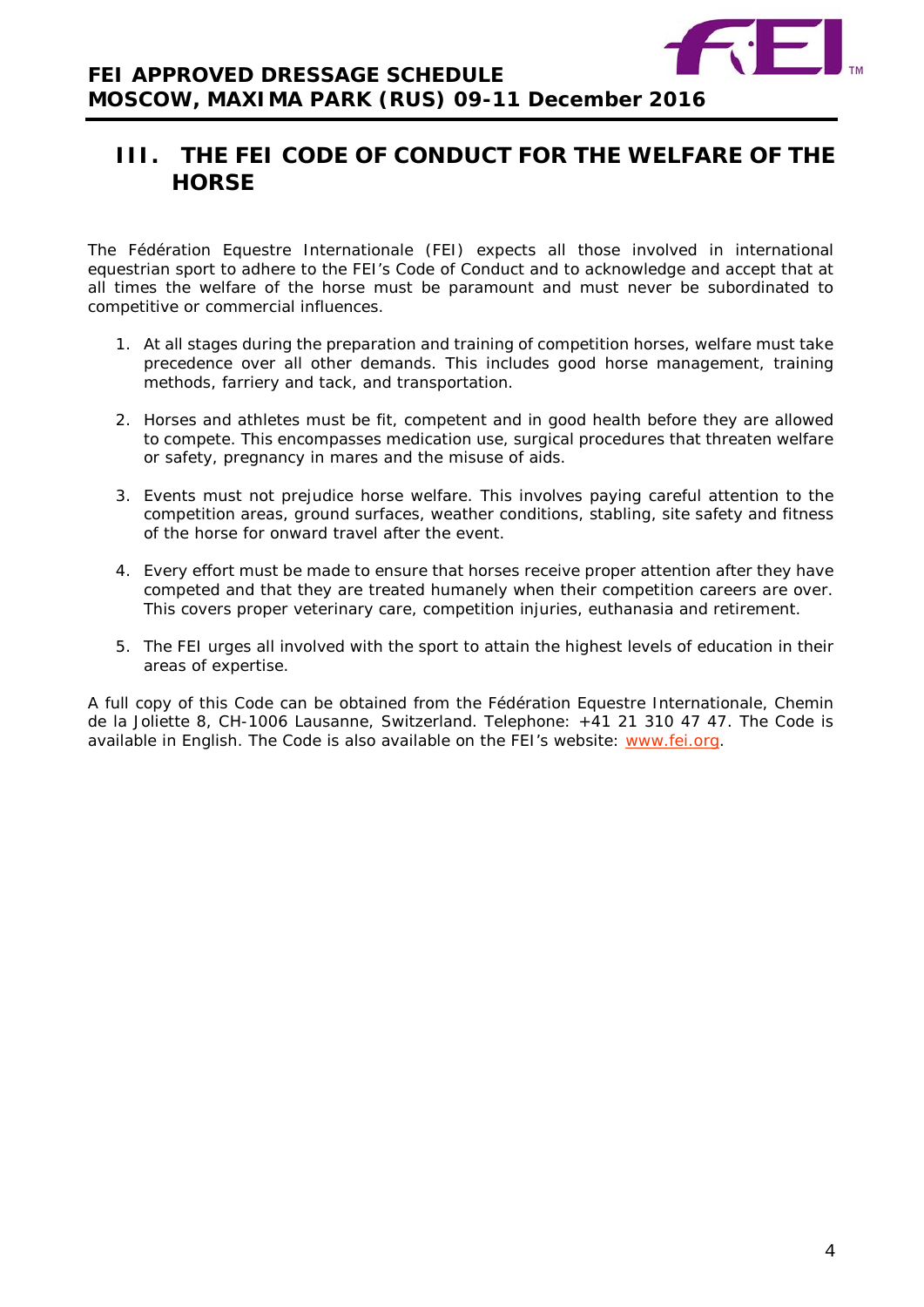

# **IV. GENERAL INFORMATION**

# <span id="page-4-0"></span>**1.ORGANISER**

| Name:      | Maxima Park                                      |
|------------|--------------------------------------------------|
| Address:   | Russia, Moscow region, Nekrasovskiy, Maxima Park |
| Telephone: | + 7 495 995 16 84                                |
| Email:     | info@maximaeqiusport.ru                          |
| Website:   | www.maximaequisport.ru                           |

# Contact Details Show Ground:

| Address:                | Russia, Moscow region, Nekrasovskiy, Maxima Park                             |
|-------------------------|------------------------------------------------------------------------------|
| Telephone:              | + 7 495 995 16 84                                                            |
| <b>GPS Coordinates:</b> | 56.05,39.5' E37.28,53.4'                                                     |
|                         | Accessibility details (directions by road, nearest airport / train station): |

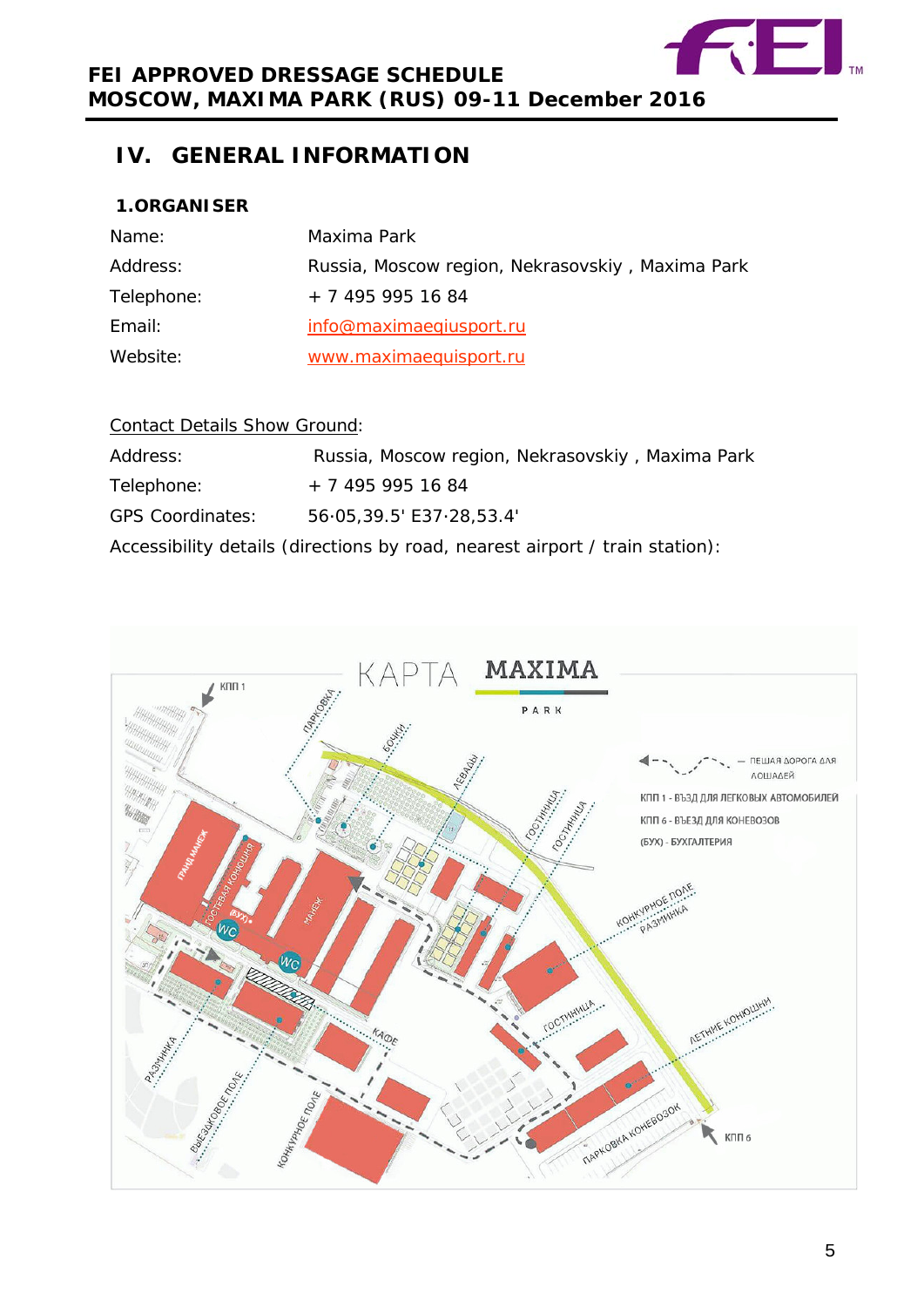

# <span id="page-5-0"></span>**2.ORGANISING COMMITTEE**

| Honorary President: Mr. Sergey Maslov      |                       |
|--------------------------------------------|-----------------------|
| President of the event: Mr. Sergey Tosenko |                       |
| <b>Show Secretary:</b>                     | Mrs. Gorskaya Natalia |
| Press Officer:                             | Mrs. Elena Dultseva   |

# <span id="page-5-1"></span>**3.EVENT DIRECTOR**

| Name:      | Mrs. Galina Aralova                              |
|------------|--------------------------------------------------|
| Address:   | Russia, Moscow region, Nekrasovskiy, Maxima Park |
| Telephone: | +7 916 929 66 38                                 |
| Email:     | aralova@fksr.ru                                  |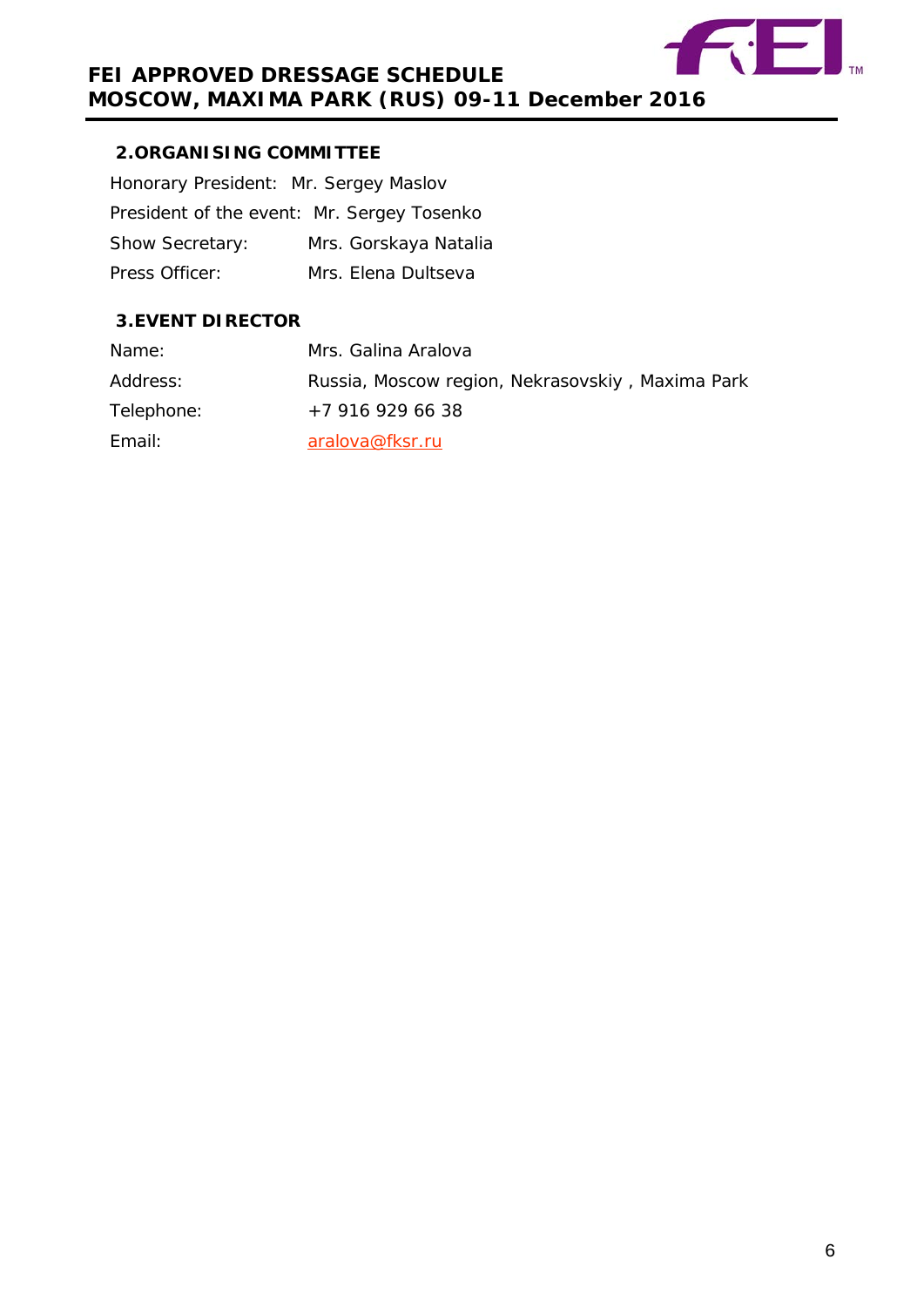

# **V. OFFICIALS**

<span id="page-6-0"></span>

| Ref.           | Panel                         | <b>Function</b>                    | <b>FEI ID</b> | <b>Name</b>                   | <b>NF</b>  | Level                   | <b>Contact Email</b><br><b>Contact Phone</b> |
|----------------|-------------------------------|------------------------------------|---------------|-------------------------------|------------|-------------------------|----------------------------------------------|
|                |                               | Ground Jury President              | 10052354      | Alla SOUBBOTINA               | <b>RUS</b> | $4^{\star}$             |                                              |
|                |                               | Ground Jury Member                 | 10052064      | Juan Carlos CAMPOS ESCRIBANO  | <b>ESP</b> | $4^*$                   |                                              |
|                |                               | Ground Jury Member                 | 10053127      | Irina MAKNAMI                 | <b>RUS</b> | $4^*$                   |                                              |
|                |                               | <b>Ground Jury Member</b>          | 10051976      | Orsolya HILLIER<br><b>HUN</b> |            | $4^{\star}$             |                                              |
|                |                               | Ground Jury Member                 | 10053656      | Eduard DE WOLFF VAN           | <b>NED</b> | $5*$                    |                                              |
| 1              | Ground Jury                   |                                    |               | <b>WESTERRODE</b>             |            |                         |                                              |
|                |                               | Ground Jury Member                 | 10053735      | Evi EISENHARDT                | <b>GER</b> | $5*$                    |                                              |
|                |                               |                                    |               |                               |            |                         |                                              |
|                |                               | Ground Jury Member                 | 10103117      | Olivier SMEETS (Only CDI2*)   | <b>BEL</b> | $3*$                    |                                              |
|                |                               | Ground Jury Member                 | 10082314      | Tiina KARKKOLAINEN            | <b>FIN</b> | $4^*$                   |                                              |
|                |                               | <b>Ground Jury Member</b>          | 10052349      | Natalia RUBASHKO              | <b>BLR</b> | $4^{\star}$             |                                              |
| $\overline{2}$ | Foreign Judge                 | Foreign Judge                      | 10053656      | Eduard DE WOLFF VAN           | <b>NED</b> | $5*$                    |                                              |
|                |                               |                                    |               | <b>WESTERRODE</b>             |            |                         |                                              |
| 3              | Foreign Technical<br>Delegate | Foreign Technical Delegate         |               |                               |            |                         |                                              |
|                | <b>Appeal Committee</b>       | Appeal Committee President         |               |                               |            |                         |                                              |
| 4              |                               | Appeal Committee Member            |               |                               |            |                         |                                              |
|                |                               | Appeal Committee Member            |               |                               |            |                         |                                              |
| 5              | <b>Chief Steward</b>          | <b>Chief Steward</b>               | 10053829      | <b>GURYANOVA Galina</b>       | <b>RUS</b> | $\overline{2}$          |                                              |
|                | <b>Assistant Stewards</b>     | <b>Assistant Steward</b>           | 10096960      | <b>BAKANOVA Maria</b>         | <b>RUS</b> | $\overline{1}$          |                                              |
| 6              |                               | <b>Assistant Steward</b>           | 10053351      | <b>ARALOVA Galina</b>         | <b>RUS</b> | $\overline{\mathbf{1}}$ |                                              |
|                |                               | <b>Assistant Steward</b>           | 10111978      | <b>KHROMOV Nikolay</b>        | <b>RUS</b> | $\overline{\mathbf{1}}$ |                                              |
|                |                               | <b>Assistant Steward</b>           | 10109543      | <b>PTASHINSKIY Sergey</b>     | <b>RUS</b> | <b>Nat</b>              |                                              |
|                | FEI Veterinary Delegate       | Veterinary Delegate                | 10081251      | <b>VOROBYOVA Elena</b>        | <b>RUS</b> |                         |                                              |
| 7              | FEI Veterinary                | Veterinary Commission<br>President |               |                               |            |                         |                                              |
|                | Commission                    | Foreign Veterinary Delegate        |               |                               |            |                         |                                              |
|                |                               | Veterinary Commission Member       |               |                               |            |                         |                                              |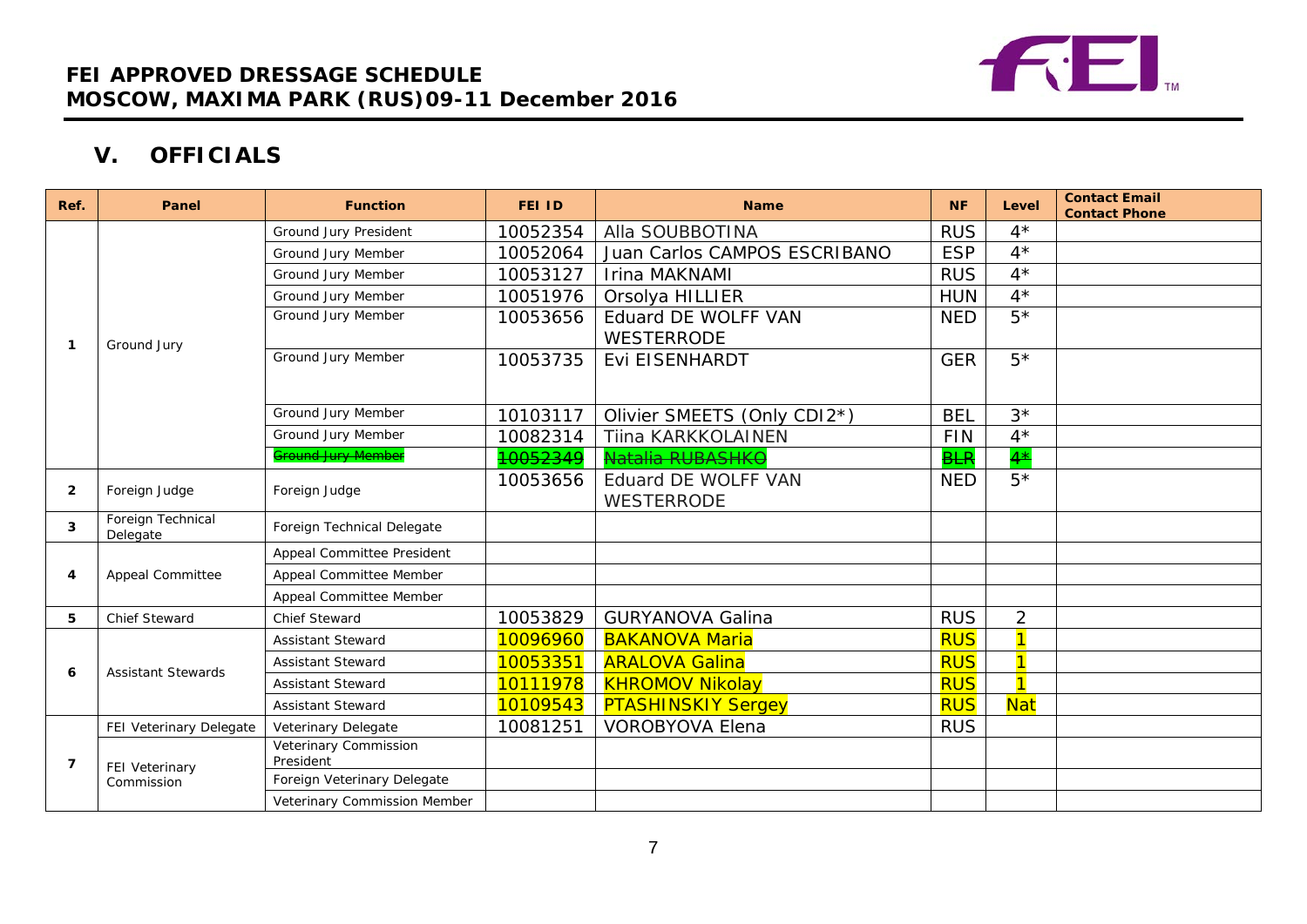

# **FEI APPROVED DRESSAGE SCHEDULE MOSCOW, MAXIMA PARK (RUS) 09-11 December 2016**

|    | VSM Veterinary<br>Services Manager /    | Veterinary Services Manager  | 10113781 | Mikhail SUCHKOV     | <b>RUS</b> |                        |
|----|-----------------------------------------|------------------------------|----------|---------------------|------------|------------------------|
|    | <b>Treating Veterinarian</b><br>24h VSM | <b>Treating Veterinarian</b> | 10088093 | Anna SHAFRANOVSKAYA | <b>RUS</b> | shafranovskaya@mail.ru |
|    | Doctor/Medical Service                  | Doctor/Medical Service       |          | Ambulance serves    |            | $+7$ 495 230 71 03     |
| 10 | Farrier                                 | Farrier                      |          | Mr. Judkiy Ivan     |            | $+79036236606$         |
|    | NF Delegate                             | NF Delegate (if applicable)  |          |                     |            |                        |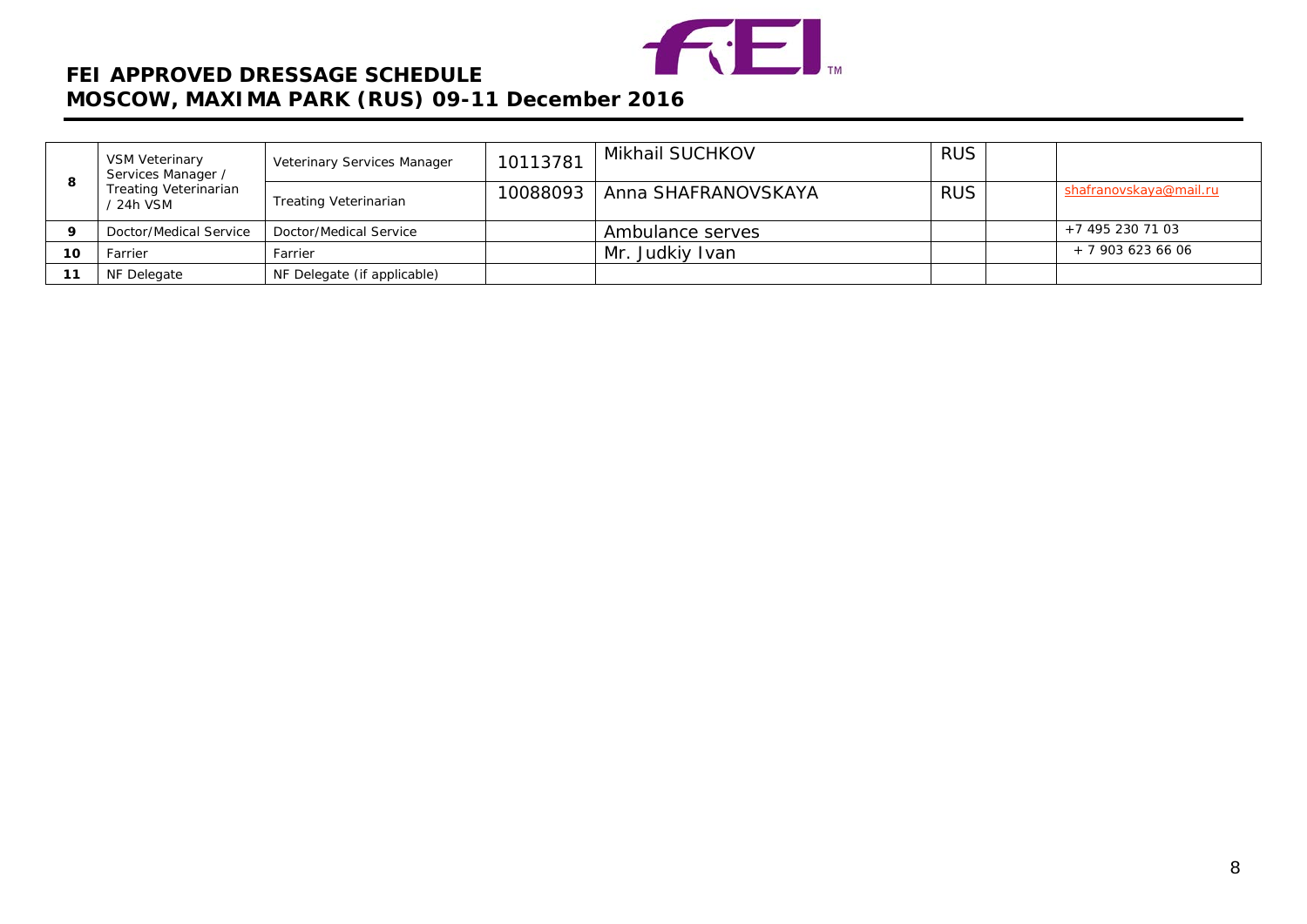

# <span id="page-8-0"></span>**VI. TECHNICAL CONDITIONS**

# <span id="page-8-1"></span>**1.TIMETABLE**

*(to be provided per category/level if multiple events)*

|                               | Day       | <b>Date</b> | <b>Time</b> |
|-------------------------------|-----------|-------------|-------------|
| • Opening of stables:         | Wednesday | 07.12.2016  | 12:00       |
| · Horse Inspection:           |           |             |             |
| $CDI2*$                       | Thursday  | 08.12.2016  | 15:00       |
| <b>CDIW</b>                   | Friday    | 09.12.2016  | 18:00       |
| · Declarations:               |           |             |             |
| $CDI2*$                       | Thursday  | 08.12.2016  | 18:00       |
| <b>CDIW</b>                   | Friday    | 09.12.2016  | 19:00       |
| <u>• Draw:</u>                |           |             |             |
| $CDI2*$                       | Thursday  | 08.12.2016  | 18:45       |
| <b>CDIW</b>                   | Friday    | 09.12.2016  | 19:00       |
| • Competitions:               |           |             |             |
| D 01 St Georges               | Friday    | 09.12.2016  | 09:00       |
| D 03 Intermediate I           | Saturday  | 10.12.2016  | 09:00       |
| D 02 Grand Prix               | Saturday  | 10.12.2016  | 16:00       |
| D 05 Intermediate I Freestyle | Sunday    | 11.12.2016  | 10:00       |
| D 06 Grand Prix Freestyle     | Sunday    | 11.12.2016  | 15:00       |

# <span id="page-8-2"></span>**2.COMPETITION ARENA(S)**

| Total dimensions:                           | 20X60                  |  |
|---------------------------------------------|------------------------|--|
| Type of Footing:                            | Geo-felt and fiber mix |  |
| (Competition arena - dimensions: 20 x 60 m) |                        |  |

# <span id="page-8-3"></span>**3.PRACTICE ARENA(S)**

| Dimensions:                                 | 20X60                  |  |
|---------------------------------------------|------------------------|--|
| Type of Footing:                            | Geo-felt and fiber mix |  |
| (Competition arena - dimensions: 20 x 60 m) |                        |  |

# <span id="page-8-4"></span>**4.STABLES**

| Size of boxes |  | $3 m x 3 m (minimum 3 m x 3 m + 20% 3 m x 4 m)$ |  |  |  |
|---------------|--|-------------------------------------------------|--|--|--|
|               |  |                                                 |  |  |  |

# <span id="page-8-5"></span>**5.DRAW**

Location of the draw: Show Office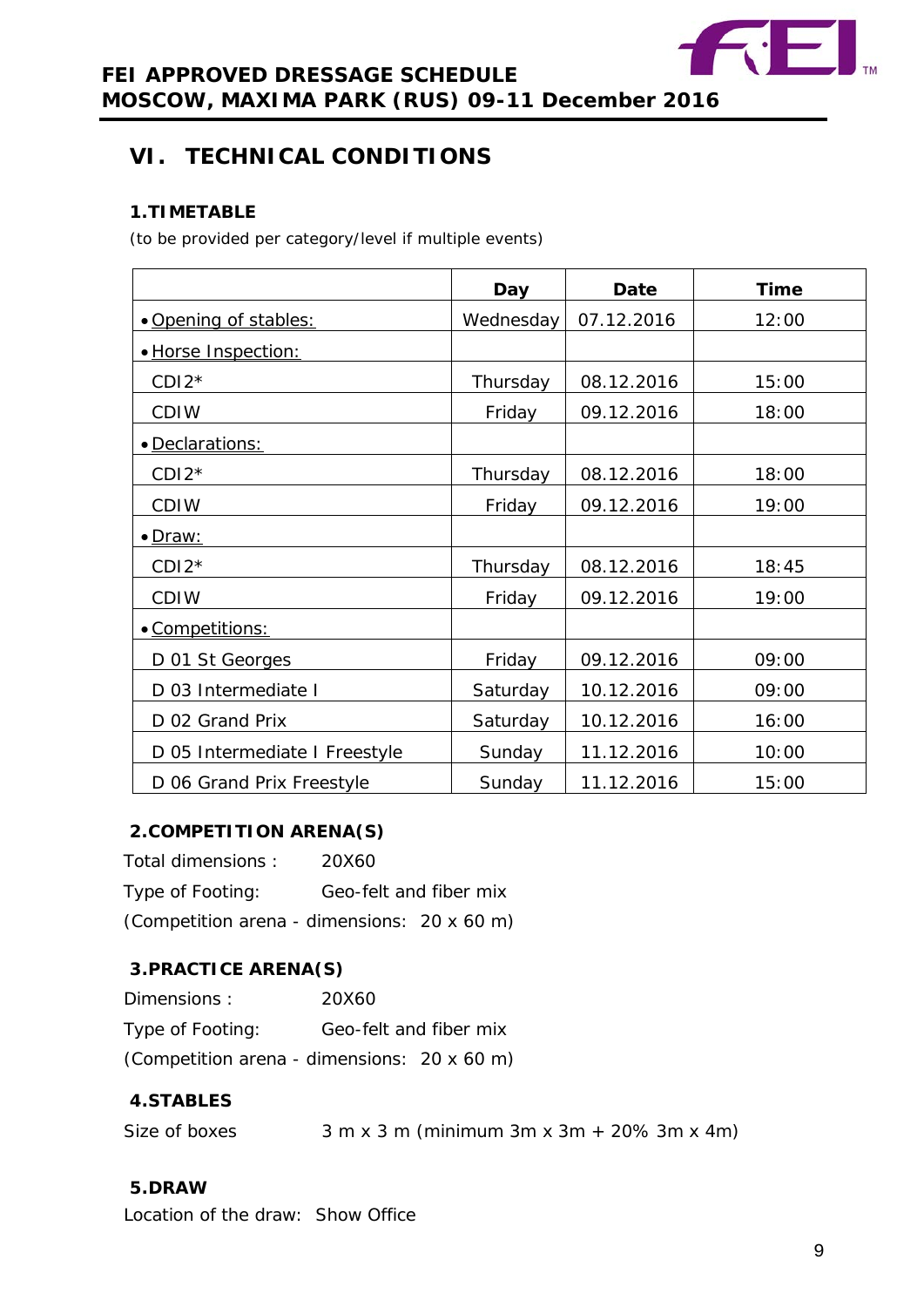

### <span id="page-9-0"></span>**6.PRIZE GIVING CEREMONY**

The number of athletes required to present themselves for the prize-giving ceremony of each competition is 5 for all classes except the Freestyle classes. For the Freestyle classes the best 3 riders have to attend the prize giving ceremony. The owner(s) of the winning horse in the Freestyle test classes is (are) invited to the prize giving ceremony. All Athletes have to attend the prize giving ceremony on a horse.

# <span id="page-9-1"></span>**7.SCORING/TIMING PROVIDER - AVERAGE SCORE and OPEN SCORING**

| Name of the company: | no |
|----------------------|----|
| Name contact person: | no |
| Contact email:       | no |

The FEI may require to be provided with real time results data feed of your events according to FEI requirements; in this case you and your provider will be informed accordingly.

Average Score and Open Scoring: Yes  $\Box$  No  $\boxtimes$ 

# <span id="page-9-2"></span>**8.ADVERTISING ON ATHLETES AND HORSES**

The athletes are authorised  $\boxtimes$  not authorised  $\Box$  to carry the logo of their personal sponsor. The Chief Steward will check that the advertising and publicity on athletes and horses complies with Article 135 of the General Regulations.

# <span id="page-9-3"></span>**9.TICKETING**

Are you selling ticket for spectator to attend your event: Yes  $\Box$  No  $\boxtimes$ 

Name of your ticketing provider:

Web address to buy ticket:

## <span id="page-9-4"></span>**10. BETTING**

Betting will be authorised by the Organiser. Yes  $\Box$  No  $\boxtimes$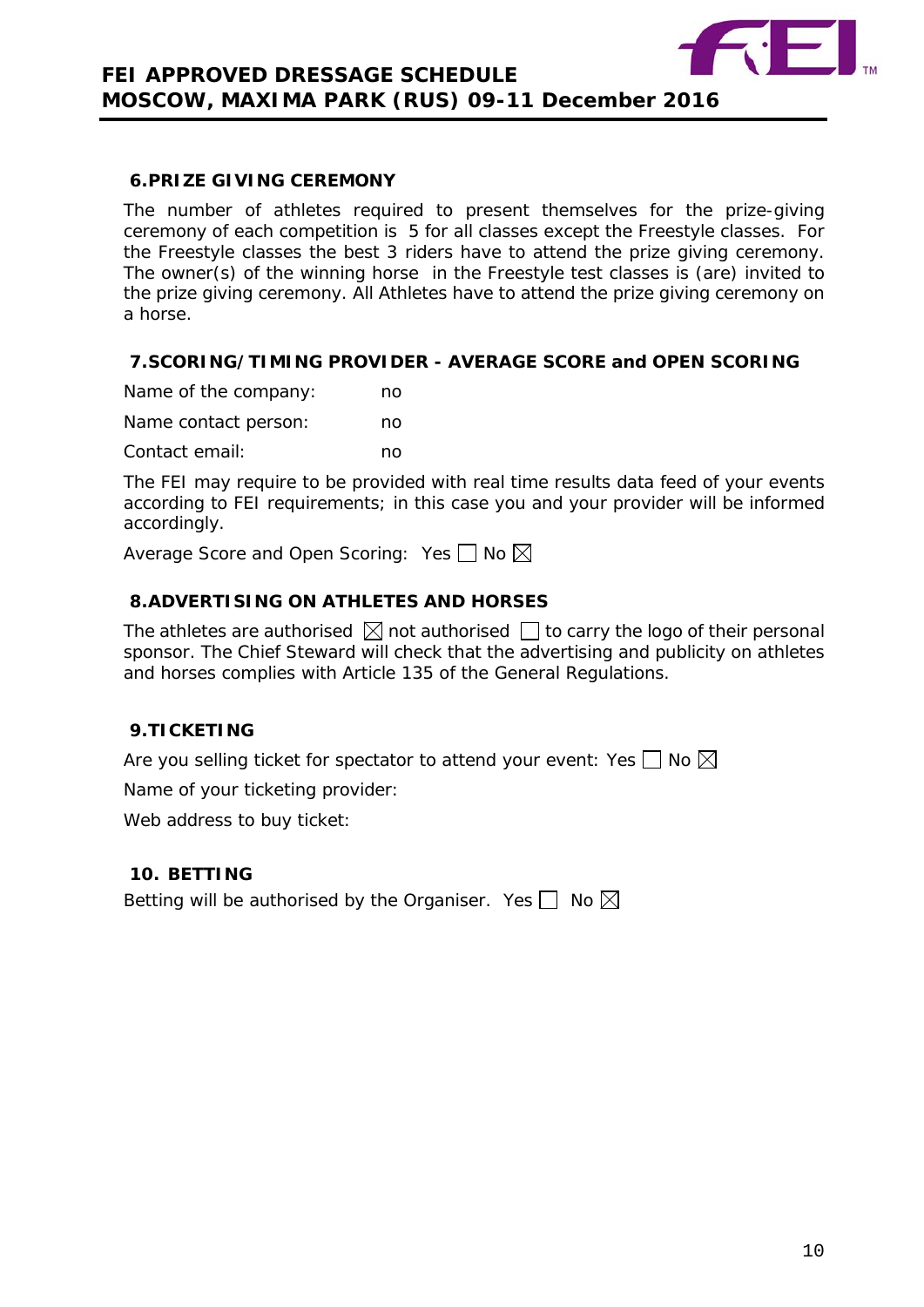

# <span id="page-10-0"></span>**VII. INVITATIONS**

# <span id="page-10-1"></span>**1.GENERAL**

| Number of NFs invited:        |   |
|-------------------------------|---|
| State which NFs are invited:  | B |
| Reserve NFs:                  | F |
| Total Number of athletes:     |   |
| Number of home athletes:      |   |
| Number of athletes per NF:    |   |
| Number of horses per athlete: | 2 |

BLR,LTU,KGZ,UKR,KAZ,EST FIN, EST, LAT, CDI-2\*Open\ CDI-W -12 CDI-W-4 /CDI-2\*- 35 CD-W 2/CDI-2\*not limited

Athletes are invited by the Organiser through their NF.

One (1) groom per athlete.

The number of athletes per nation might be modified depending on the number of athletes entered.

OC Wild Cards: 2

# <span id="page-10-2"></span>**2.ENTRY RIGHT TO SHOWGROUNDS/ACCREDITED PERSONS**

Entry right to the stable area acc. to FEI Veterinary Regulations Art. 1023 VI.

### NUMBER ACCREDITED PERSONS:

| Athlete: |                                                                      |
|----------|----------------------------------------------------------------------|
| Partner: |                                                                      |
| Groom:   |                                                                      |
|          | Horse Owner: 2 two (2) accreditations per horse acc. to FEI Passport |

# <span id="page-10-3"></span>**VIII. ENTRIES**

# **IMPORTANT**

- You must use the FEI Entry System for all categories of this Event: [https://entry.fei.org](https://entry.fei.org/)
- You will find additional documentation on: <http://www.fei.org/fei/your-role/nfs/entry-system-dressage>
- All Athletes and Horses participating in any International Competition must be registered with the FEI.
- Athletes and/or Horses present at the Event without having been entered through the FEI's Online Entry System will automatically be disqualified unless compelling circumstances warrant otherwise.

<span id="page-10-4"></span>**1.ENTRY DATES AND FEES:**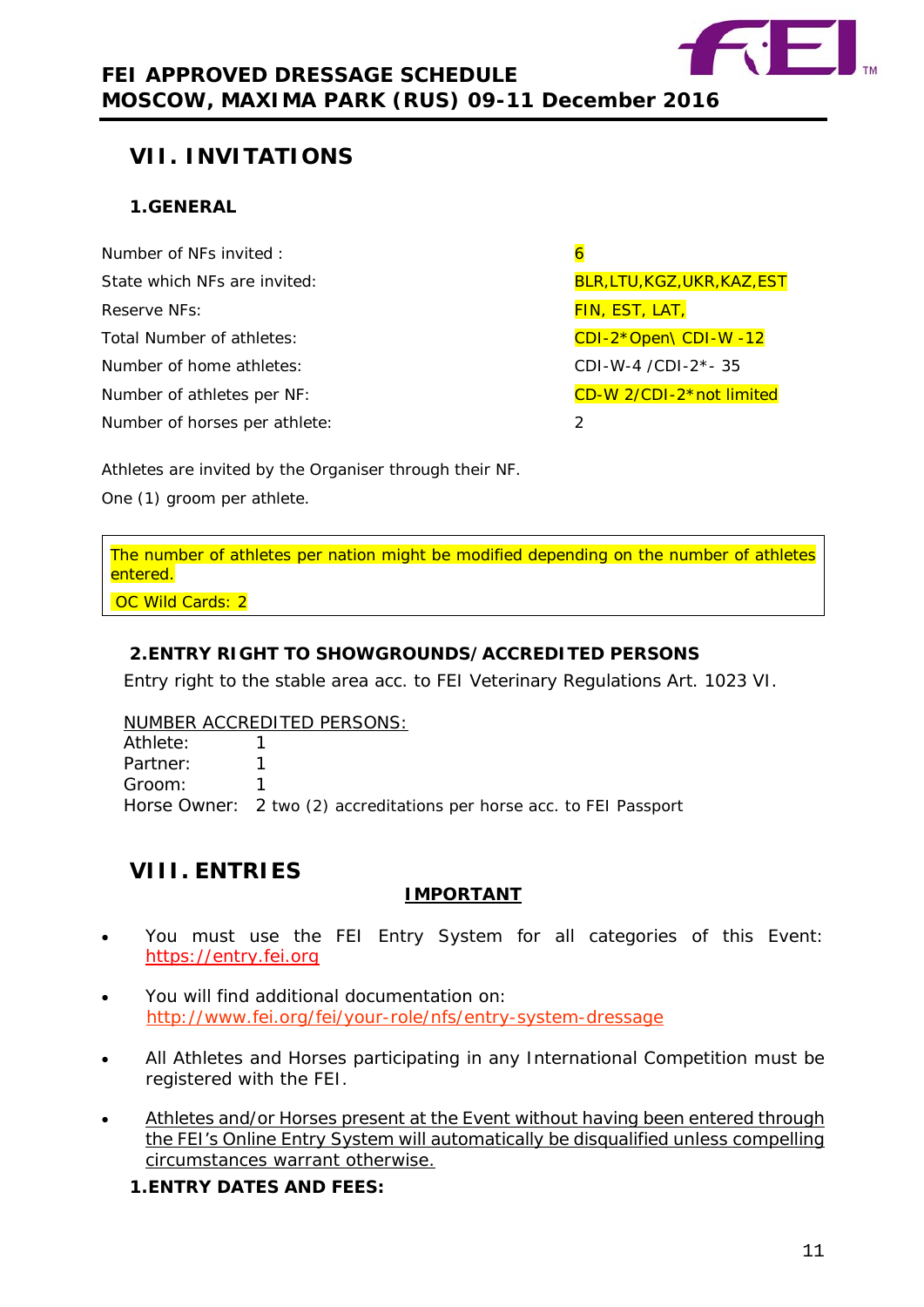

### **Deadlines for entries**

Definite Entries: 01/12/2016

Last date for substitutions: 08/12/2016 (2h prior to the Horse Inspection).

Entries have to be in accordance with art 423 of the Dressage Rules and art 116 of the General Regulations.

**IMPORTANT:** Please note that all accepted entries will be publicly available on the FEI Website 5 days before the beginning of the Event.

| Total fee per horse:                | 15 000 Rub CDI-2*       |
|-------------------------------------|-------------------------|
| VAT:                                | N/A                     |
| Starting fee per horse (if any):    | no.                     |
| Stabling fee per horse (if any): no |                         |
|                                     | <b>CDI-W 20 000 Rub</b> |
| Entry fee per horse:                | CDI-2*15 000 Rub        |

# <span id="page-11-0"></span>**2.NO-SHOWS/LATE WITHDRAWALS:**

**NB :** In the case of withdrawals after the date of definite entries or no-shows the athlete or the respective NF will be held liable to reimburse the Organiser for the actual financial loss incurred by the Organiser (i.e. stabling and hotel expenses) as a result of the late withdrawal or noshow.

Amount charged: 10000 Rub

# <span id="page-11-1"></span>**3.ADDITIONAL FEES/CHARGES BY ORGANISING COMMITTEE:**

All additional fees must be listed hereunder with the details of the amounts to be charged and approved by the FEI. Only fees approved by the FEI and listed in the approved Schedule can be charged by the Organiser.

EADCMP Fee (Please refer to section XI. 8.1 of the schedule):

Included in entry fee  $\Box$  Not included in entry fee  $\boxtimes$ 

| Electricity (upon request): | 500 Rub |
|-----------------------------|---------|
| Manure disposal:            | 500 Rub |
| Hay:                        | 250 Rub |
| Shavings:                   | 400 Rub |
| Other (please specify):     |         |

**All aforementioned amounts are including VAT**

VAT Number of the Organiser: 5007093170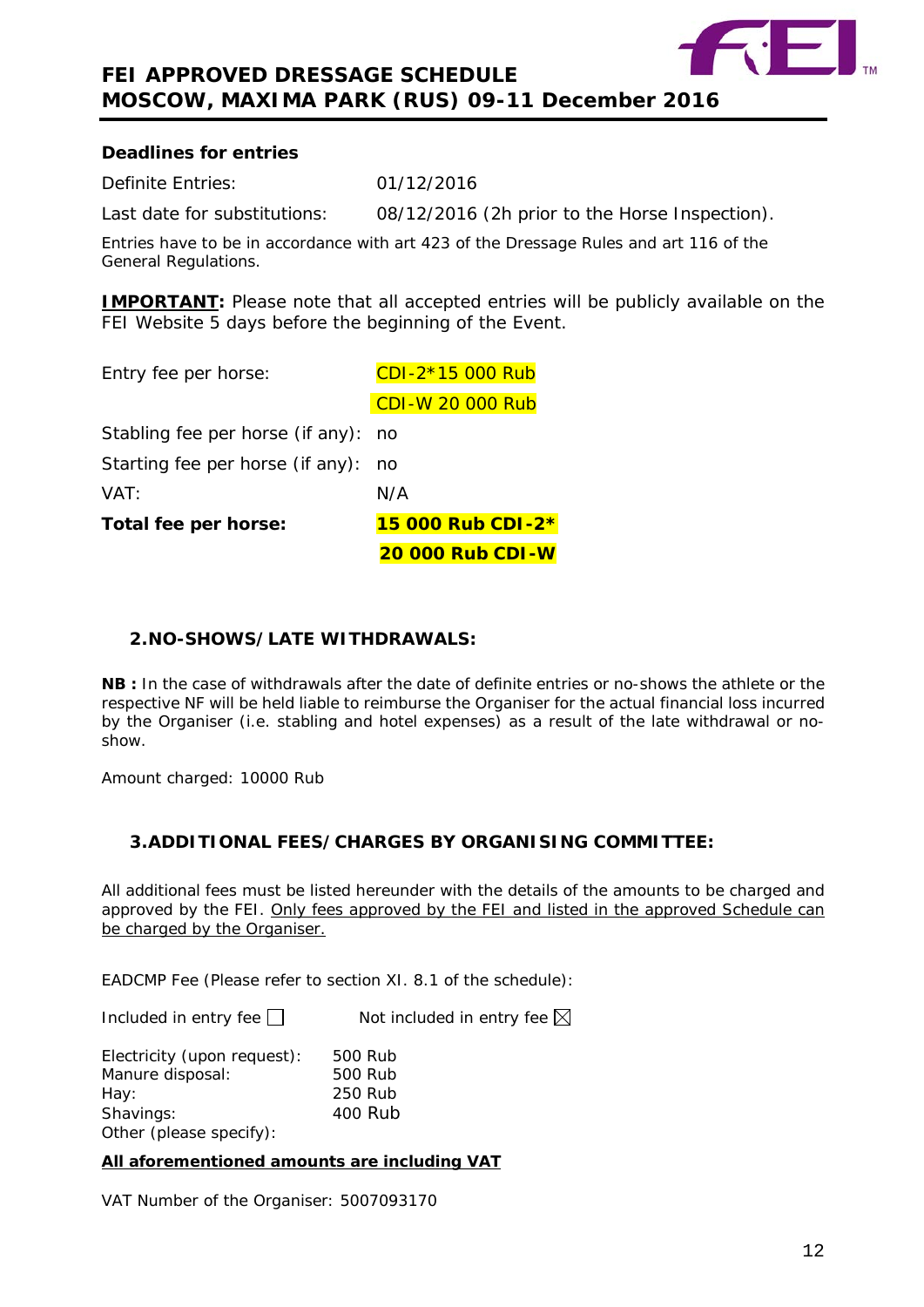

Age of Athletes and Horses according to the Event's Category:

| <b>Event's Category</b>        | <b>Age of Athletes</b>                                   | <b>Age of Horses</b>      |
|--------------------------------|----------------------------------------------------------|---------------------------|
| Grand Prix/Grand Prix Special/ | As of 16 <sup>th</sup> year                              | Min $8 y.o.$              |
| Grand Prix Freestyle/          |                                                          |                           |
| Intermediate II/Intermediate   |                                                          |                           |
| A/Intermediate B               |                                                          |                           |
| Prix St. Georges/Intermediate  | As of 16 <sup>th</sup> year                              | Min. 7 y.o.               |
| I/Intermediate I Freestyle     |                                                          |                           |
| CH-Y/CDIY/CDIOY                | As of 16 <sup>th</sup> year to end 21 <sup>st</sup> year | Min. 7 y.o.               |
| CH-J/CDIJ/CDIOJ                | As of 14 <sup>th</sup> year to end 18 <sup>th</sup> year | Min. 6 y.o.               |
| CH-P/CDIP/CDIOP                | As of $12th$ year to end $16th$ year                     | Min. $6 y.o.$             |
| CH-Ch/CDICh/CDIOCh             | As of 12 <sup>th</sup> year to end 14 <sup>th</sup> year | Min. 6 y.o.               |
| CH-U25/CDIU25/CDIOU25          | As of 16 <sup>th</sup> year to end 25 <sup>th</sup> year | Min. 8 y.o.               |
| CDI Am                         | As of 26 <sup>th</sup> year                              | Min. 7 y.o.               |
|                                |                                                          | Medium tour Min. 8 y.o.   |
| <b>CDIYH</b>                   | As of 16 <sup>th</sup> year                              | Min. 5 y.o. - Max. 7 y.o. |
| CH-M-YH-D                      | As of 16 <sup>th</sup> year                              | 5 y.o. / 6 y.o. / 7 y.o.  |
|                                |                                                          |                           |

# <span id="page-12-0"></span>**IX. FACILITIES OFFERED**

# <span id="page-12-1"></span>**1.ATHLETES**

#### **Accommodation.**

Hotel: Maxima Park Hotel

Address: Russia, Moscow region, Nekrasovskiy , Maxima Park

Telephone: 8 915 075 02 01

At the expense of: The Organiser  $\Box$  or Athletes X

Accommodated (bed and breakfast) from 08 /12/2016 to 11/12/2016

#### **Meals.**

At the expense of: The Organiser  $\Box$  or Athletes X Meals provided from 08/12/2016 to 11/12/2016 Where at the café near arena

# <span id="page-12-2"></span>**2.GROOMS**

### **Accommodation.**

Requests for accommodation must be sent with entries.

Accommodation will be at the cost of: The Organiser  $\Box$  Athletes X from 08/12/2016 to 08/12/2016

### **Meals.**

At the expense of: The Organiser  $\Box$  or Athletes X Meals provided from 08/12/2106 to 11/12/2016. Where Café in Stables

**N.B.** Organiser's must provide proper sanitary conditions. The showering facilities should be sufficient for both male and female grooms with hot and cold water. Shower facilities as well as restrooms should at all times be in a state of cleanliness.

# <span id="page-12-3"></span>**3.TRANSPORT REIMBURSMENT HORSES / PONIES**

Transport expenses to be paid by:

The Organiser  $\Box$  at per km.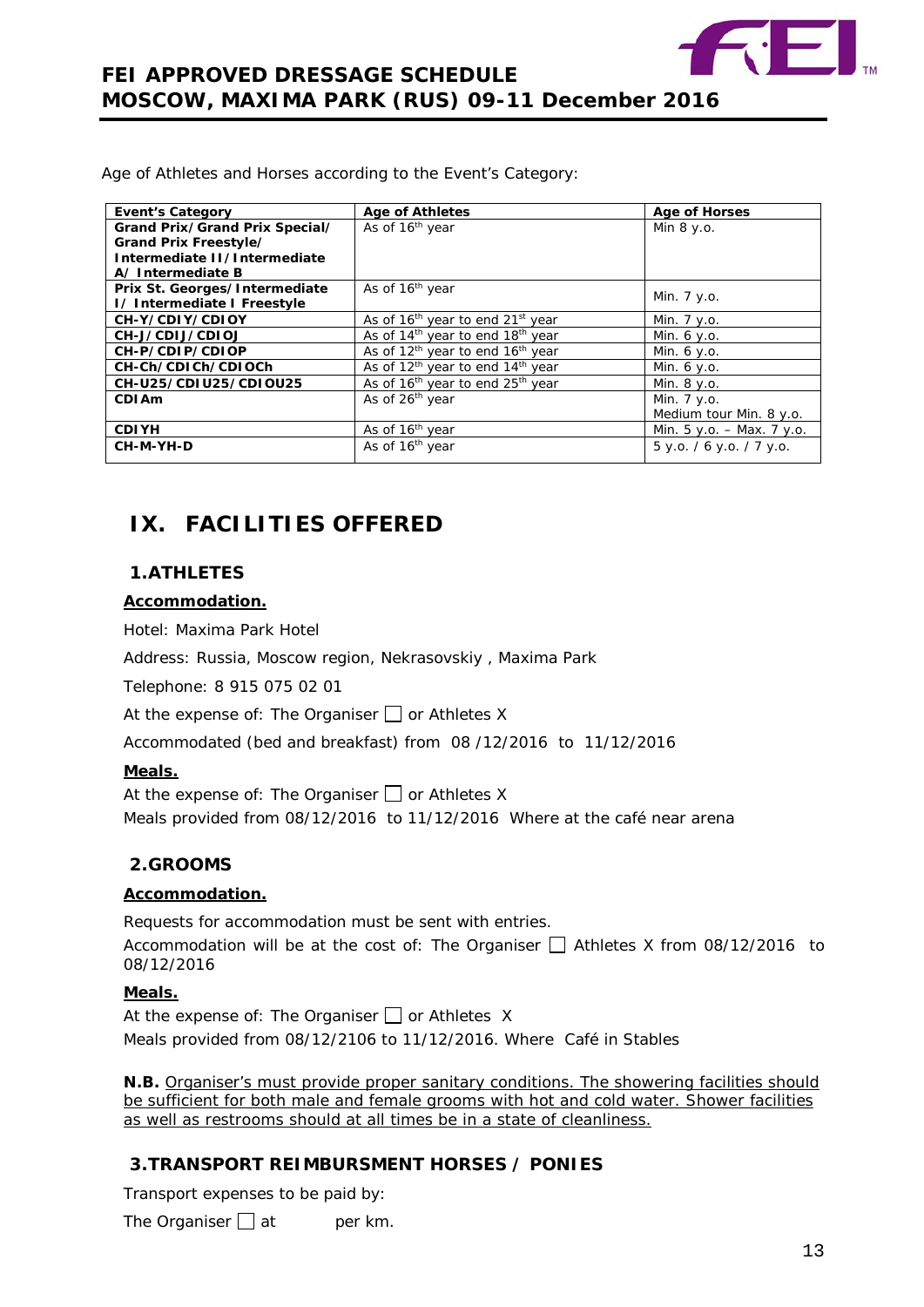

The Athlete X

#### <span id="page-13-0"></span>**4.WELCOME**

The time and date of arrival of athletes, horses and their means of transport must be given to the Organiser in order to facilitate them on arrival.

## <span id="page-13-1"></span>**5.LOCAL TRANSPORTATION - ARRANGEMENTS FROM HOTEL TO SHOWGROUNDS**

Walking distance X

Organiser Shuttle Service

Public Transport  $\Box$  to be paid by the Organiser  $\Box$  Athlete X

| If paid by Athlete approximate cost per round trip: 1000 Rub |  |  |  |  |  |  |  |  |
|--------------------------------------------------------------|--|--|--|--|--|--|--|--|
|--------------------------------------------------------------|--|--|--|--|--|--|--|--|

Taxi:  $\Box$  to be paid by the Organiser  $\Box$  Athlete X

If paid by Athlete approximate cost per round trip:

Other: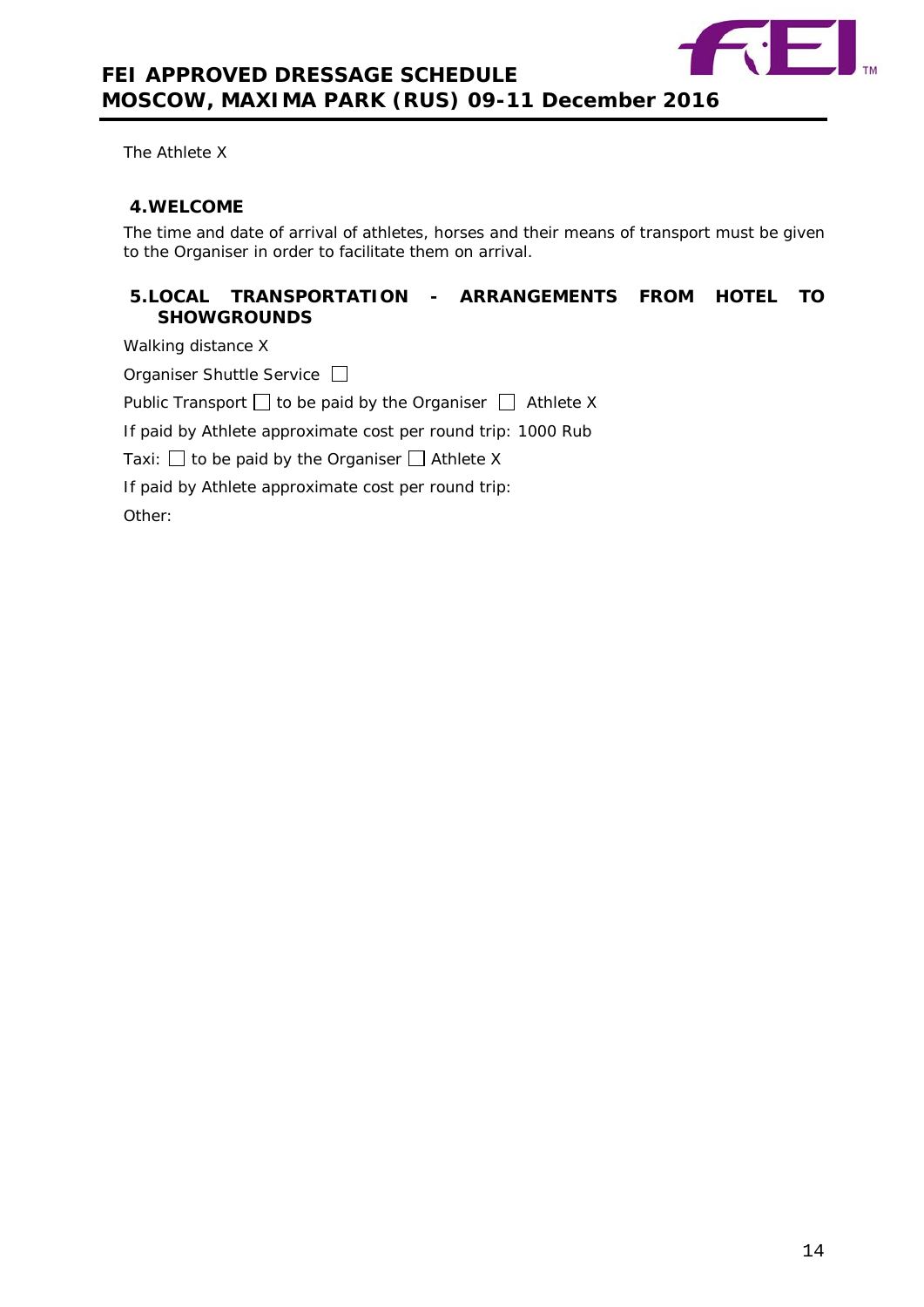

# <span id="page-14-0"></span>**X. COMPETITIONS**

#### **International competitions should not start before 8:00 and should not finish after 23:00 unless approved by the FEI.**

#### **TOTAL PRIZE MONEY: 100.000 RUB**

EVENT CATEGORY: CDI -W\* PRIZE MONEY: 100 000 Rub List of prizes in Kind and their value:

TOTAL PRIZE MONEY: 100 000 Rub

EVENT CATEGORY: CDI-2\* PRIZE MONEY: Prize in kind List of prizes in Kind and their value:

|                  | Name of Competition         | Amount        |
|------------------|-----------------------------|---------------|
| Competition No 1 | St. Georges                 | Prize in kind |
| Competition No 2 | <b>Grand Prix</b>           | 50 000 Rub    |
| Competition No 3 | Intermediate I              | Prize in kind |
| Competition No 4 | Intermediate I Freestyle    | Prize in kind |
| Competition No 5 | <b>Grand Prix Freestyle</b> | 50 000 Rub    |

### **GENERAL CLASSIFICATION AT THE END OF THE COMPETITIONS:**

| Leading athlete award - | no |
|-------------------------|----|
| Best foreign athlete -  | no |
| Best home athlete $-$   | no |
| Team awards –           | no |

### **PRIZE – CLASSIFICATION:**

#### **DEDUCTIONS FROM PRIZE MONEY AT COMPETITIONS**

Full details of any deductions from prize money must be outlined in the schedule. This includes government taxes. If it is necessary for Organisers to deduct such taxes, they must provide participants with an official form indicating the amount of tax deducted. **The tax form must be provided to the athletes upon arrival and returned to the Organiser prior to departing.**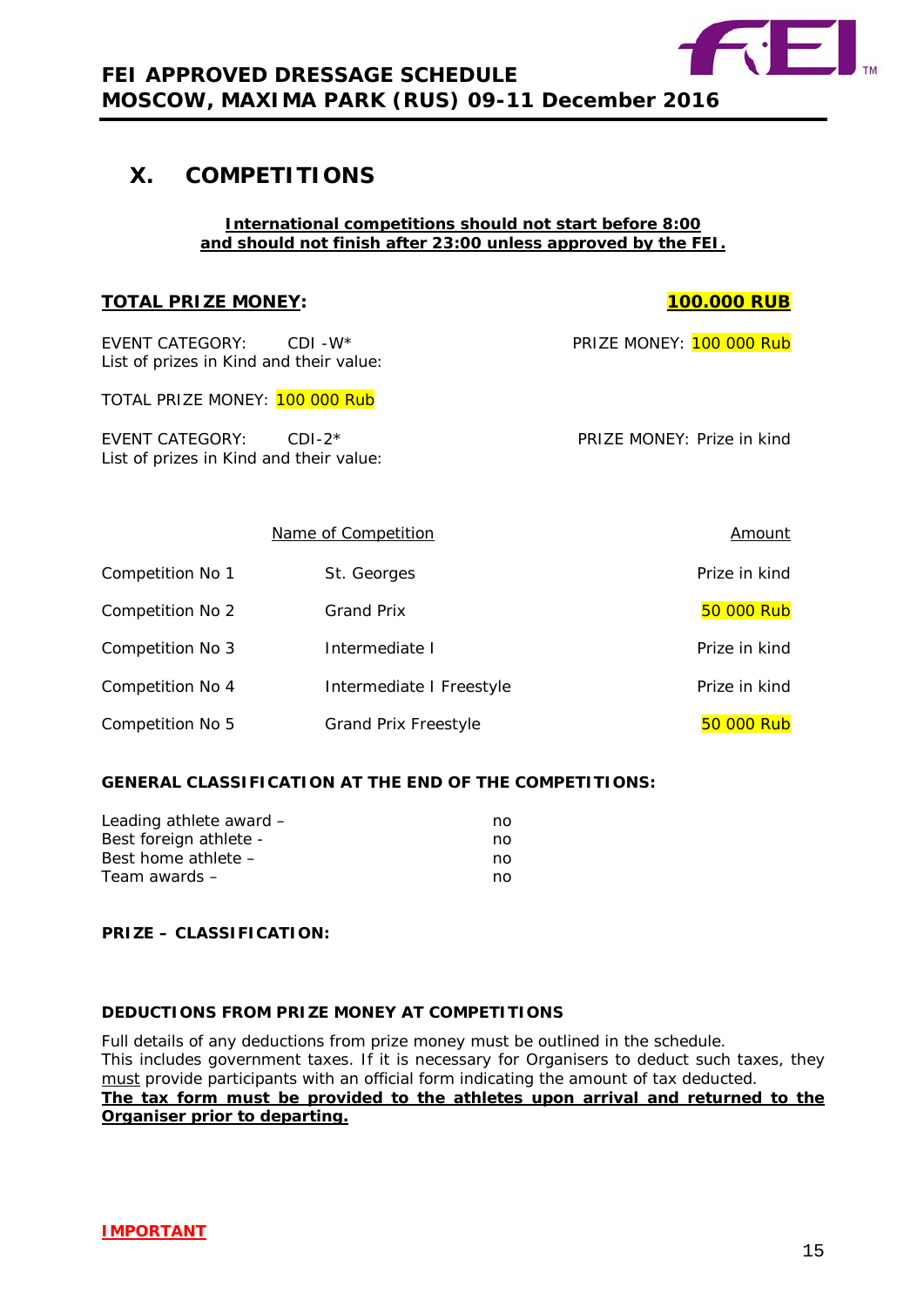

#### **The total amount of prize money shown for each Competition in the schedule must be distributed. (FEI General Regulations articles 127 and 128)**

The value of the 1st prize must not exceed 1/3 of the total prize money announced for the competition. Distribution of prize money : distributed to 25 % of participants. If there are between 5 and 19 athletes in the competition, min 5 prizes must be distributed. If there are 4 or less athletes in the competition, the table below applies.

| Number of            |     | $\overline{2}$ | 3   | 4   | From 5 and                                                 |
|----------------------|-----|----------------|-----|-----|------------------------------------------------------------|
| <b>Starters</b>      |     |                |     |     | above                                                      |
| 1st                  | 33% | 33%            | 33% | 33% | All the                                                    |
| 2 <sub>nd</sub>      |     | 25%            | 25% | 25% | prize                                                      |
| 3 <sup>rd</sup>      |     |                | 20% | 20% | money                                                      |
| 4 <sup>th</sup>      |     |                |     | 15% | scheduled                                                  |
| Total<br>distributed | 33% | 58%            | 78% | 93% | must be<br>distributed<br>among all<br>placed<br>athletes. |

The amount to be given to each athletes must be stated in the schedule.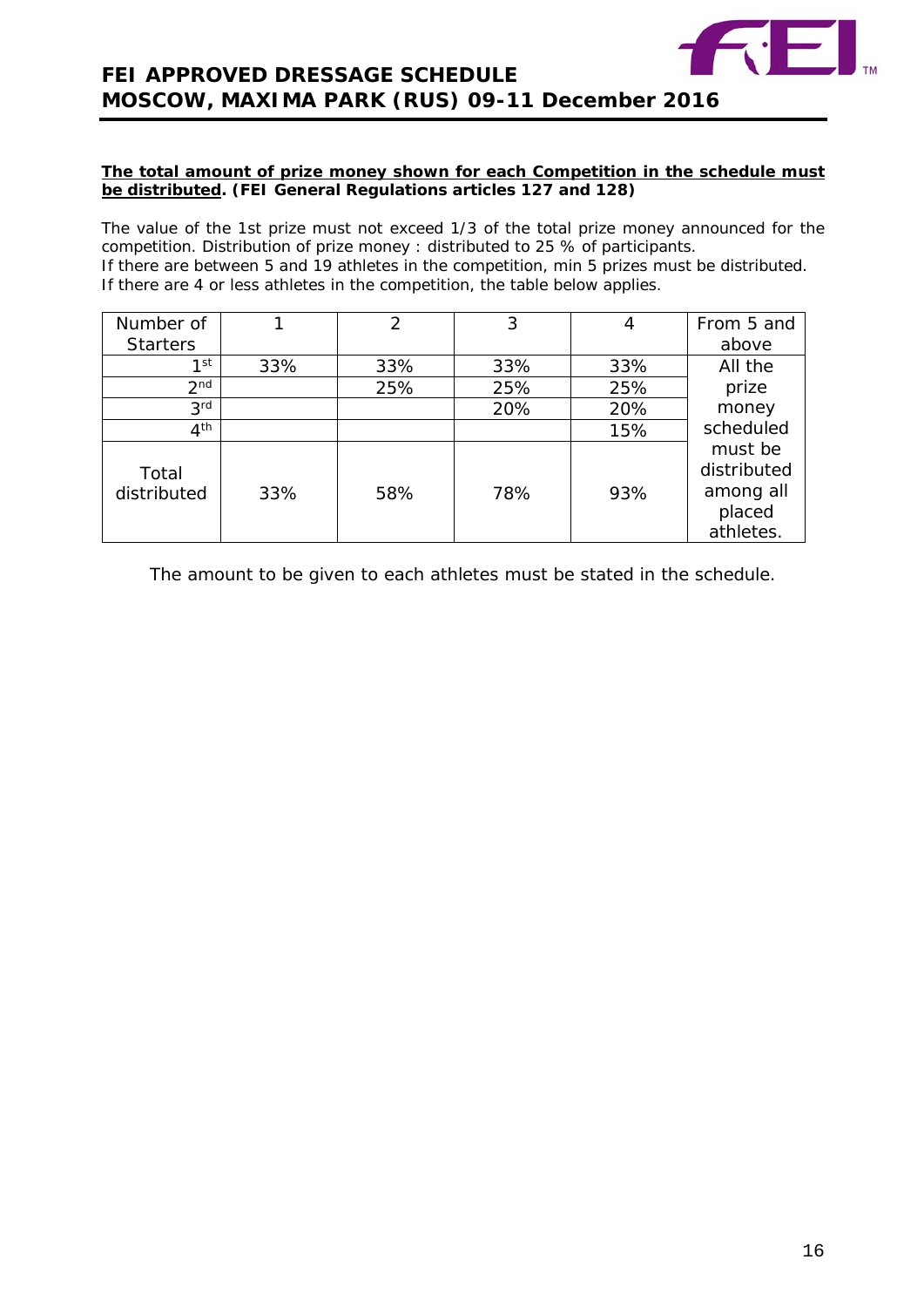

# **FIRST DAY: Friday DATE: 09/12/2016**

## **COMPETITION No 1**

CDI2\* FEI International Dressage Test Prix St Georges

Test: FEI International Dressage Test Prix St Georges, edition 2009 Update 2016, to be ridden from memory Number of horses per athlete: 2<br>Draw/Art: 0 Ordinary Draw (Article 425.2.)<br>Prize in kind Prize money:

\* \* \* \* \* \* \* \* \* \* \*

# **SECOND DAY: Saturday DATE: 10/12/2016**

### **COMPETITION No 3**

CDI-2\* - FEI International Dressage Test Intermediate I

| Test:                           | FEI Intermediate I (Edition 2009, update 2016), to be<br>ridden from memory |  |
|---------------------------------|-----------------------------------------------------------------------------|--|
| Number of horses per athlete: 2 |                                                                             |  |
| Draw/Art:                       | Ordinary Draw (Article 425.2.)                                              |  |
| Prize money:                    | Prize in kind                                                               |  |

### **COMPETITION No 2**

CDIW – FEI International Dressage Test Grand Prix

| Test:                           | FEI International Dressage Test Grand Prix, edition     |
|---------------------------------|---------------------------------------------------------|
|                                 | 2009 revision 2014 Update 2016, to be ridden from       |
|                                 | memory                                                  |
| Number of horses per athlete: 2 |                                                         |
| Draw/Art:                       | Art 425.2.2, in reverse order of world ranking list, in |
|                                 | groups of 5                                             |
| Prize money:                    | 50 000 Rub                                              |
| Breakdown:                      | (20 000/15 000/8 000/5 000/2 000)                       |
|                                 |                                                         |

\* \* \* \* \* \* \* \* \* \* \*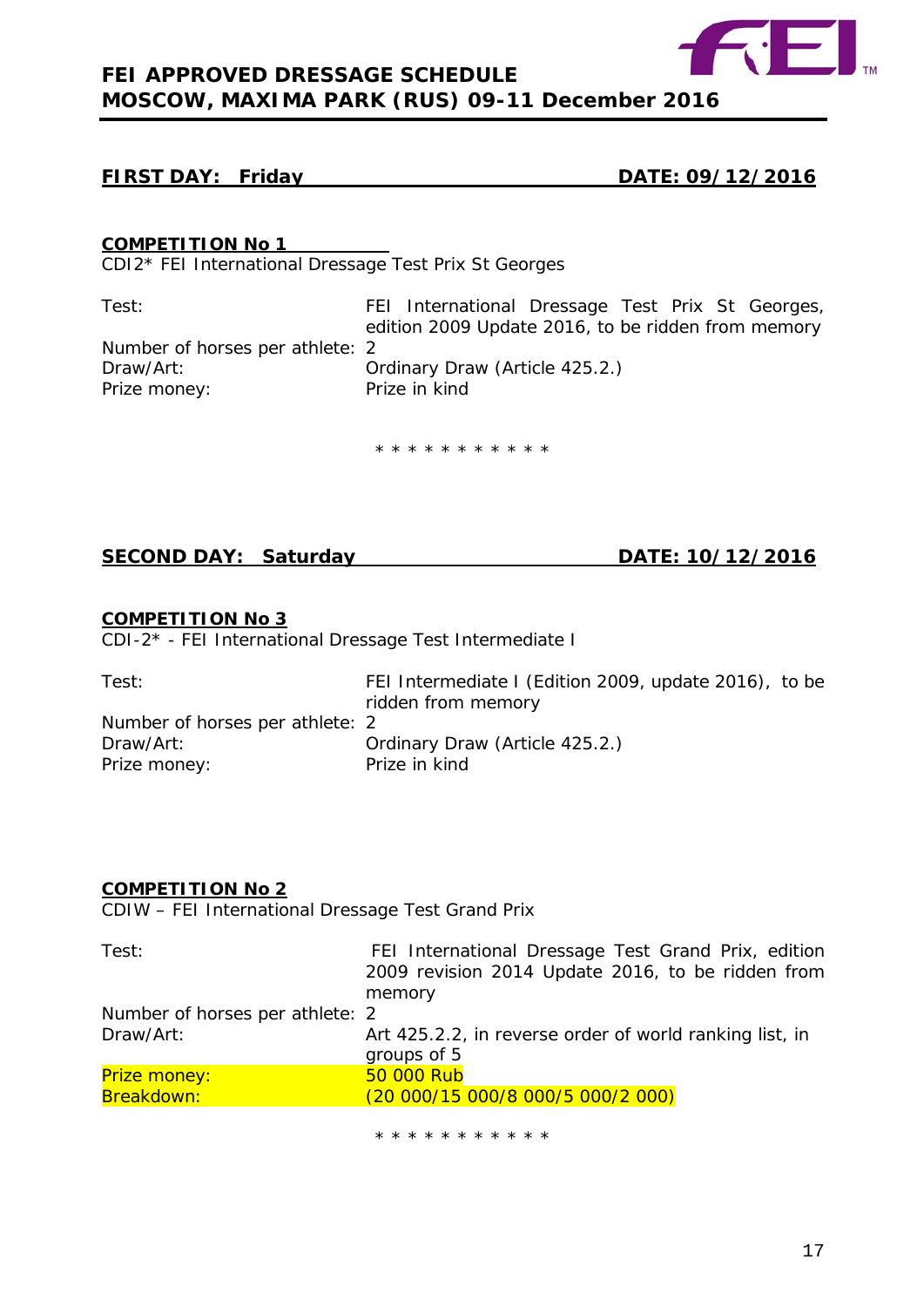

## **THIRD DAY: Sunday DATE: 11/12/2016**

### **COMPETITION No 4**

CDI2\* - FEI International Dressage Intermediate I Freestyle

Test: FEI Intermediate I Freestyle, edition 1998 revision 2009,

Number of horses per athlete: 1

Open to and compulsory to the best 15 athletes from Intermediate I (competition 3)

| Draw/Art:    | Art. 425.5 in groups of five |
|--------------|------------------------------|
| Prize money: | Prize in kind                |

\* \* \* \* \* \* \* \* \* \* \*

### **COMPETITION No 5**

CDIW: – FEI International Dressage Grand Prix Freestyle to Music

Test: FEI Grand Prix Freestyle, edition 1999, revision 2009 Number of horses per athlete: 1

Open to and compulsory to the best 12 athletes from GP

| Draw/Art:           | Art. 425.5 in groups of five      |
|---------------------|-----------------------------------|
| <b>Prize money:</b> | <b>50 000 Rub</b>                 |
| Breakdown:          | (20 000/15 000/8 000/5 000/2 000) |

\* \* \* \* \* \* \* \* \* \* \*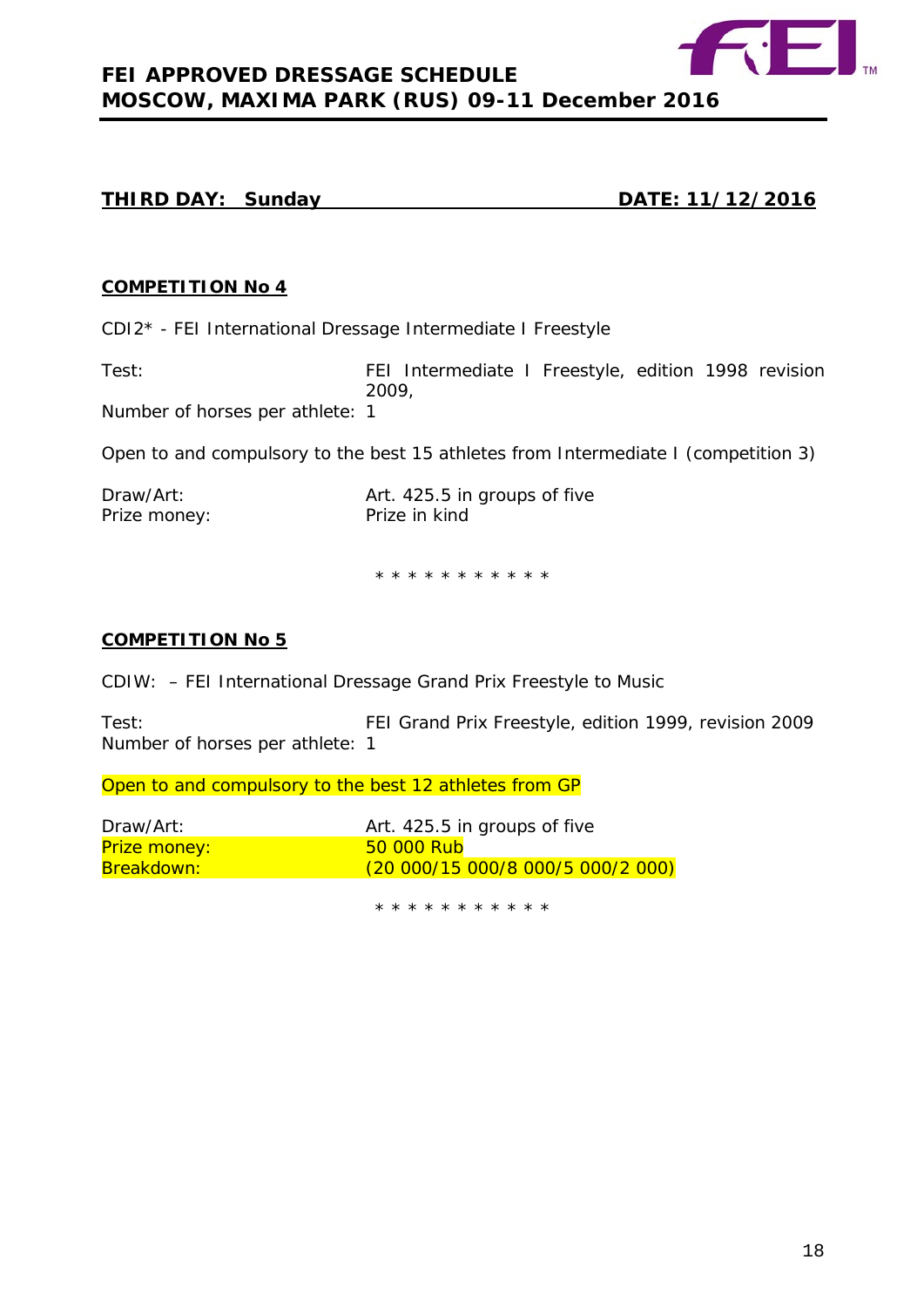

# <span id="page-18-0"></span>**XI. VETERINARY MATTERS**

# <span id="page-18-1"></span>**1.CUSTOMS FORMALITIES**

Contact details for Customs Formalities:

Name: Andrey Goncharov Address: Telephone: + 7 925 883 53 23 Fax: Email: 89258835323@mail.ru

# <span id="page-18-2"></span>**2.HEALTH REQUIREMENTS**

## **GENERAL**

In accordance with the FEI Code of Conduct for the Welfare of the Horse it is imperative that all Horses at FEI Events are physically fit and free from infectious disease before being allowed to compete.

## **ENTRY OF HORSES**

Required health tests and vaccinations: Quarantine period: Specimen Import Licence applied:

For questions or problems, please contact to your Goverment Veterinary Servies

# <span id="page-18-3"></span>**3.NATIONAL REQUIREMENTS**

If applicable please provide:

### <span id="page-18-4"></span>**4.PONIES**

2015 FEI Veterinary Regulations, Chapter IV: For all Pony Events, Ponies must be available for Pony Measurement if requested by the FEI.

### <span id="page-18-5"></span>**5.INJURY SURVEILLANCE**

2015 FEI Veterinary Regulations, articles 1036, 1039 and 1040: Horses participating in FEI Events are subject to injury surveillance protocols; and in the event of fatality, a post mortem examination.

# <span id="page-18-6"></span>**6.TRANSPORT OF HORSES**

Horses must be fit to travel and be transported in suitable vehicles. Any government requirements for disease testing and control must be requested well in advance, to ensure that the horse is in compliance by the time of arrival at the border of the country where the Event is taking place. athletes, or their representatives, have the responsibility to comply with national legislation in both their country of origin and the host nation of the Event. Where necessary athletes must contact local government authorities or veterinary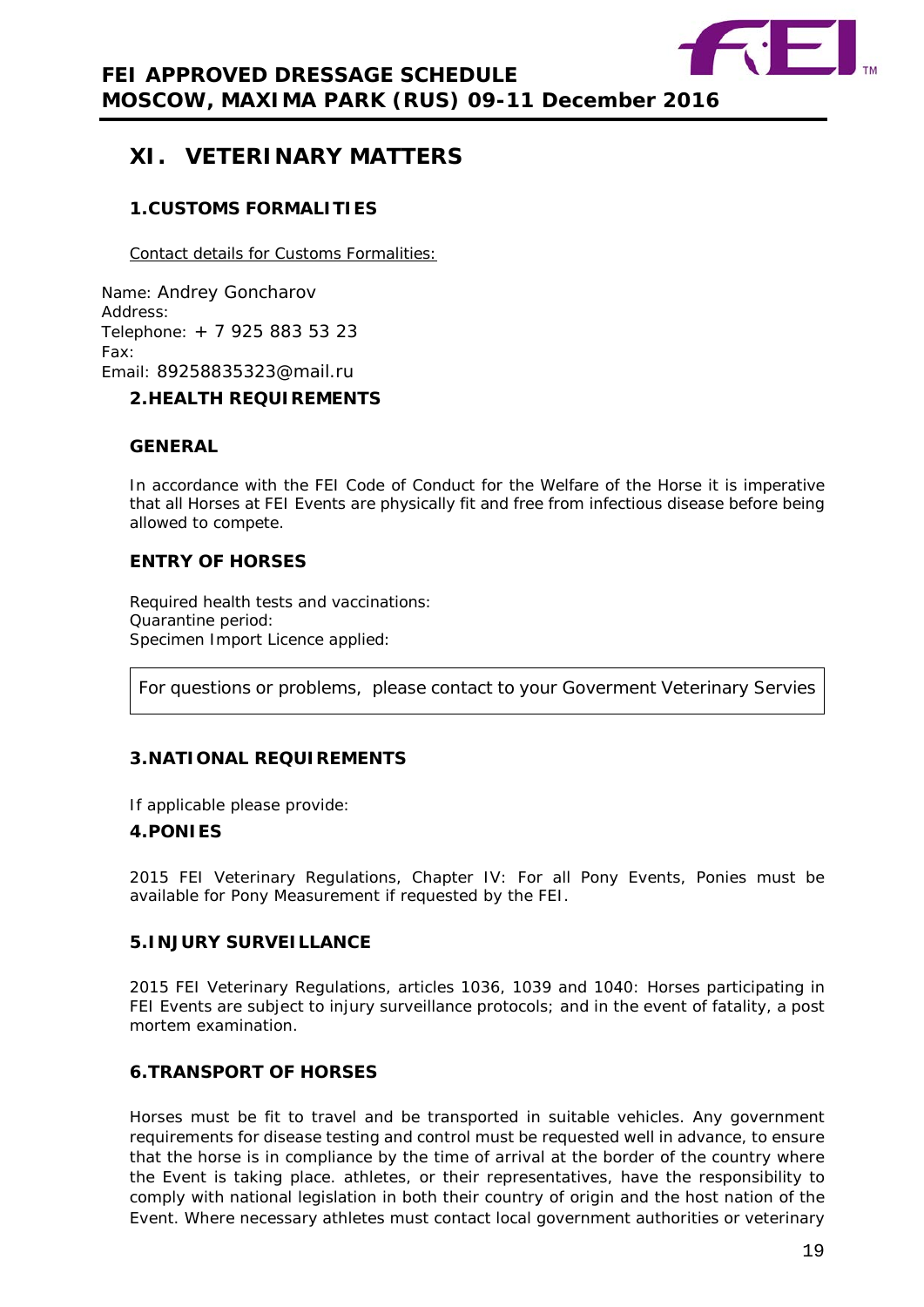

advisors for information regarding animal health requirements and transport legislation. Within the European Union (EU), this includes EU Council Regulation (EC) No 1/2005 concerning the protection of animals during transport within the Member States of the EU.

# <span id="page-19-0"></span>**7.VENUE ARRIVAL INFORMATION & FITNESS TO COMPETE**

#### **7.1 PASSPORTS. FEI General Regulations Article 137**

#### **For all issues relating to FEI Horse Passports/FEI Recognition Cards please contact your National Federation.**

All Horses competing at FEI Events must be registered with the FEI.

FEI Passports or FEI Recognition Cards (for those Horses with a national passport approved by the FEI) are compulsory for FEI Events.

Athletes who do not present a Horse's Passport and/or Recognition Card, or one that is not correctly validated or fail to meet other passport requirements will be **subject to Sanctions in accordance with Annex II of the FEI Veterinary Regulations** and may not be allowed to compete.

**NB** for Horses permanently resident in a Member State of the European Union: all Horses must have a national EU passport in compliance with EU Regulations to which a FEI Recognition card is applied. The exception to this being Horses in possession of an FEI passport which has been continually revalidated without interruption.

#### **7.2 VACCINATIONS - EQUINE INFLUENZA. FEI Veterinary Regulations Article 1028**

Horses competing at FEI Events must comply with the requirements for Equine Influenza vaccination in accordance with the Veterinary Regulations and as summarised below.

| <b>VACCINATION</b>    | <b>PROTOCOL</b>                                                                                                                                                  | <b>ELIGIBILITY TO ENTER</b><br><b>VENUE</b>                                                                                                                              |
|-----------------------|------------------------------------------------------------------------------------------------------------------------------------------------------------------|--------------------------------------------------------------------------------------------------------------------------------------------------------------------------|
| <b>Primary Course</b> | 1 <sup>st</sup> Vaccination: day 0<br>2 <sup>nd</sup> Vaccination: day 21-92                                                                                     | May compete 7 days after the<br>2 <sup>nd</sup> Vaccination                                                                                                              |
| <b>First Booster</b>  | Within 7 months of the 2 <sup>nd</sup><br>vaccination<br>the<br>Primary<br>of<br>Course                                                                          | May compete for 6 months $+21$<br>days after the 2 <sup>nd</sup> vaccination of<br>the Primary Course<br>Must not compete in the 7 days<br>after receiving a vaccination |
| <b>Boosters</b>       | <b>MINIMUM:</b> within one year of<br>previous booster vaccination<br>IF COMPETING: must be in<br>the 6 months $+21$ days of the<br>booster previous vaccination | Must have been<br>vaccinated<br>within 6 months $+21$ days<br>before arriving at the Event<br>Must not compete in the 7 days<br>after receiving a vaccination            |

All FEI registered Horses intending to compete at FEI Events (including CIMs) must be vaccinated against Equine Influenza in accordance with these VRs. The exception being if the applicable domestic legislation prevents the use of Equine Influenza vaccines within the relevant territory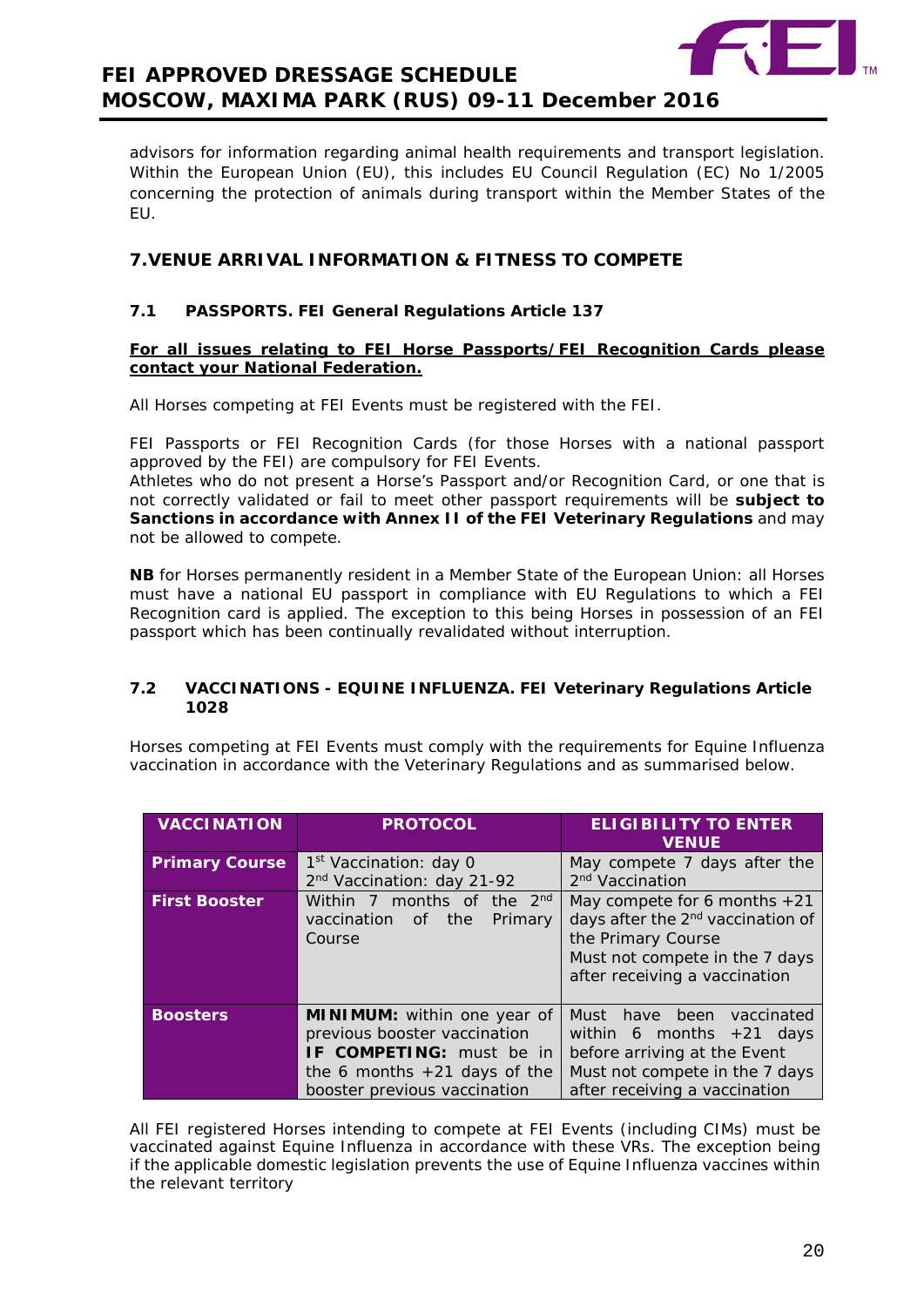

## **7.3 EXAMINATION ON ARRIVAL. FEI Veterinary Regulations Article 1032**

On arrival at an Event venue, all Horses must undergo an examination by a veterinarian to confirm their identification from their passport and micro-chip ID (where present), their vaccination status and general health. To protect all horses attending events, any Horse with a questionable health status concerning vaccination, disease or other concerns, must be stabled within the isolation facilities provided by the Organising Committee pending a decision on entering the venue.

## **7.4 HORSE INSPECTIONS. FEI Veterinary Regulations Article 1033, Table 2**

All Horses will be assessed for their fitness to compete during the Horse Inspection. Any Horse demonstrating questionable fitness may be referred to the Holding Box for further veterinary examination. Horses not deemed fit to compete by the Inspection Panel will not be permitted to compete.

#### **7.5 LIMB SENSITIVITY EXAMINATION. FEI Veterinary Regulations Article 1034**

All Horses are subject to examination under the protocol for abnormal limb sensitivity throughout the period of an Event, including, but not limited to, between rounds and before the Jump Off. Horses may be examined once or on multiple occasions during the Period of an Event.

Horses may be selected for examination under the protocol randomly or they may be targeted. All Horses selected to be tested must submit promptly to the examination or are subject to immediate disqualification. There is no obligation to examine any specific number of Horses at an Event.

## <span id="page-20-0"></span>**8. EQUINE ANTI-DOPING AND CONTROLLED MEDICATION PROGRAMME (EADCMP).FEI Veterinary Regulations, Chapter VI**

### **8.1 SAMPLING. FEI VETERINARY REGULATIONS ARTICLES 1057 AND 1058**

All horses competing at FEI Events may be subject to sampling for the presence of FEI Equine Prohibited Substances in accordance with the FEI Equine Anti-Doping and Controlled Medication Regulations (EADCMRs). Horses may be selected for sampling in accordance with obligatory testing, targeted or random sampling procedures.

### **Fee for Worldwide Equine and Human Anti-Doping Program**:

(Applicable for all FEI Events Worldwide)

| <b>Lower Level Events (CIMs)</b>                               |            |    |
|----------------------------------------------------------------|------------|----|
| (For definition see Appendix E of the FEI General Regulations) |            |    |
| Per horse per event                                            | CHE        | 18 |
|                                                                |            |    |
| <b>Higher Level Events</b>                                     |            |    |
| (All other events not defined as CIM)                          |            |    |
| Per horse per event                                            | <b>CHF</b> | 25 |
|                                                                |            |    |

OCs/NFs have the right to charge the athletes the above mentioned fee. **8.2 ELECTIVE TESTING. FEI VETERINARY REGULATIONS ARTICLES 1056**

Elective Testing may be carried out prior to an Event to check for the presence of prohibited substances. Please refer to [www.FEI.org/veterinary](http://www.fei.org/veterinary) for information and details.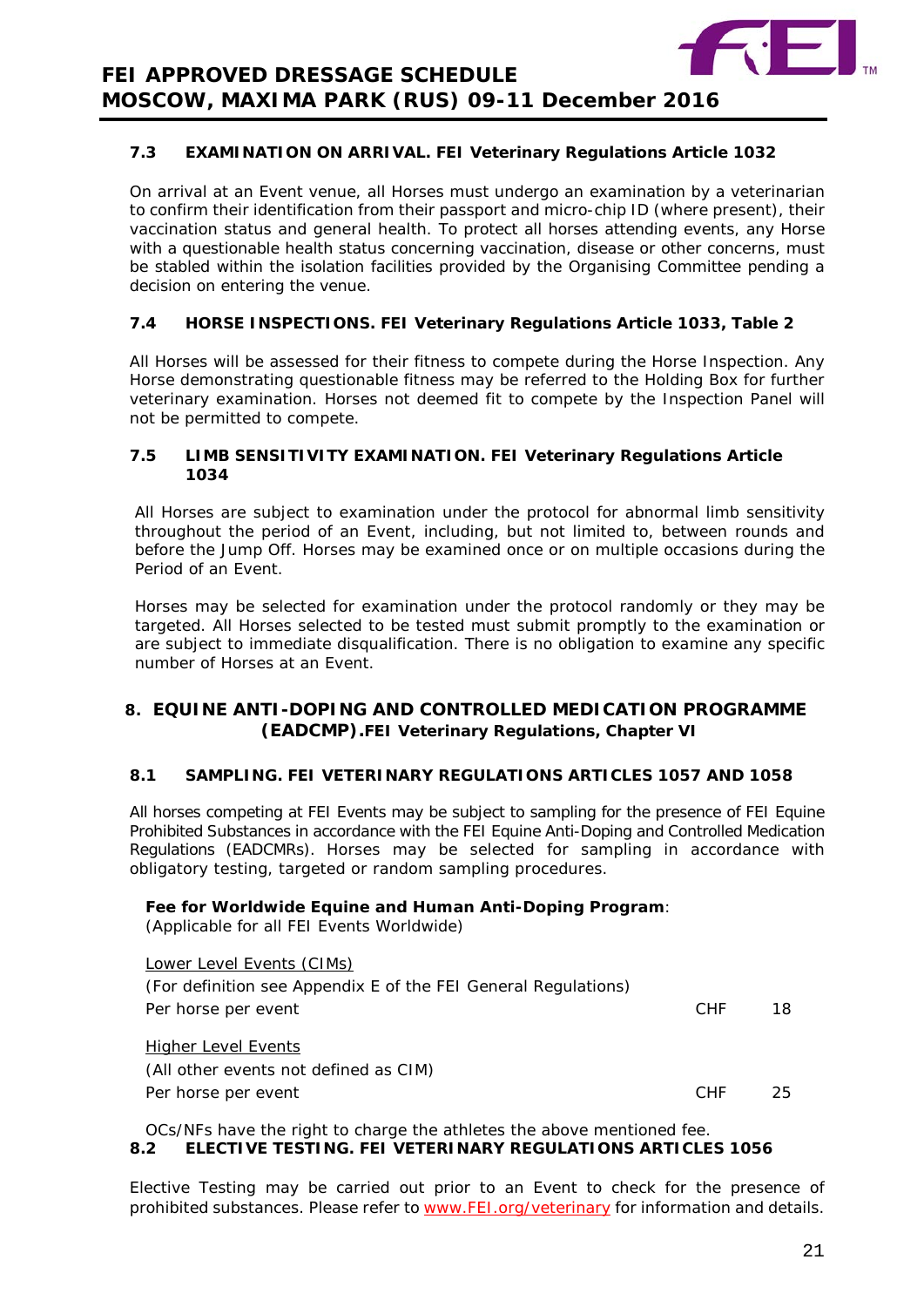

# <span id="page-21-0"></span>**XII. HUMAN ANTI-DOPING**

Athletes can be tested at any FEI Event, by the FEI or by other Anti-Doping Organisations with Testing jurisdiction. Organisers will have the responsibility to provide facilities and staff/volunteers to facilitate such Testing if requested by the FEI as outlined in article 22.3 of the FEIs' Anti-doping Rules for Human Athletes (ADRHA).

The ADRHA rules are published on the FEI's website at [http://www.fei.org/content/anti](http://www.fei.org/content/anti-doping-rules)[doping-rules.](http://www.fei.org/content/anti-doping-rules)

# <span id="page-21-1"></span>**XIII. ADDITIONAL INFORMATION**

# <span id="page-21-2"></span>**1.INSURANCES AND NATIONAL REQUIREMENTS**

In exceptional circumstances, together with the approval of Chefs d'Equipe, host NF delegate, if any, and the Ground Jury, the Organiser may change the schedule in order to clarify any matter arising from an omission or due to unforeseen circumstances. Any such changes must be notified to all athletes and officials as soon as possible and they must be reported to the FEI Secretary General by the Technical Delegate.

## **1.1 ATHLETES, OWNERS AND SUPPORT PERSONNEL**

#### **1.1.1 Personal Accident and Health Insurance**

It is your responsibility as an Athlete/Owner/ Support Personnel to ensure that you have adequate personal accident insurance in place to cover your participation at FEI Events and in particular to insure against any personal injury or medical expenses arising from an accident, injury or illness which may occur at a FEI Event.

You should check with your National Federation to confirm if your National Federation's insurance policy (if any) covers personal accidents and/or illnesses which may occur when you are attending at/participating in FEI Events.

If your National Federation does not have a personal accident/health insurance policy or if the National Federation's insurance policy does not cover personal accident or health claims, then you should obtain your own personal accident and health insurance policy to cover your attendance/participation at FEI Events.

#### **1.1.2 Personal Property Insurance**

You should also ensure that you are insured against property loss, theft or damage which may occur at an FEI Event.

Again, the advice is to check with your National Federation to confirm if they have an insurance policy in place which would cover you in case of such property loss, theft or damage. If not, then you should obtain your own personal property insurance to cover such situations.

### **1.2 ATHLETES AND OWNERS**

### **1.2.1 Third Party Liability Insurance**

As an Athlete/Owner you are personally responsible for damages to third parties caused by you, your employees, Support Personnel, your agents or your Horses. You are,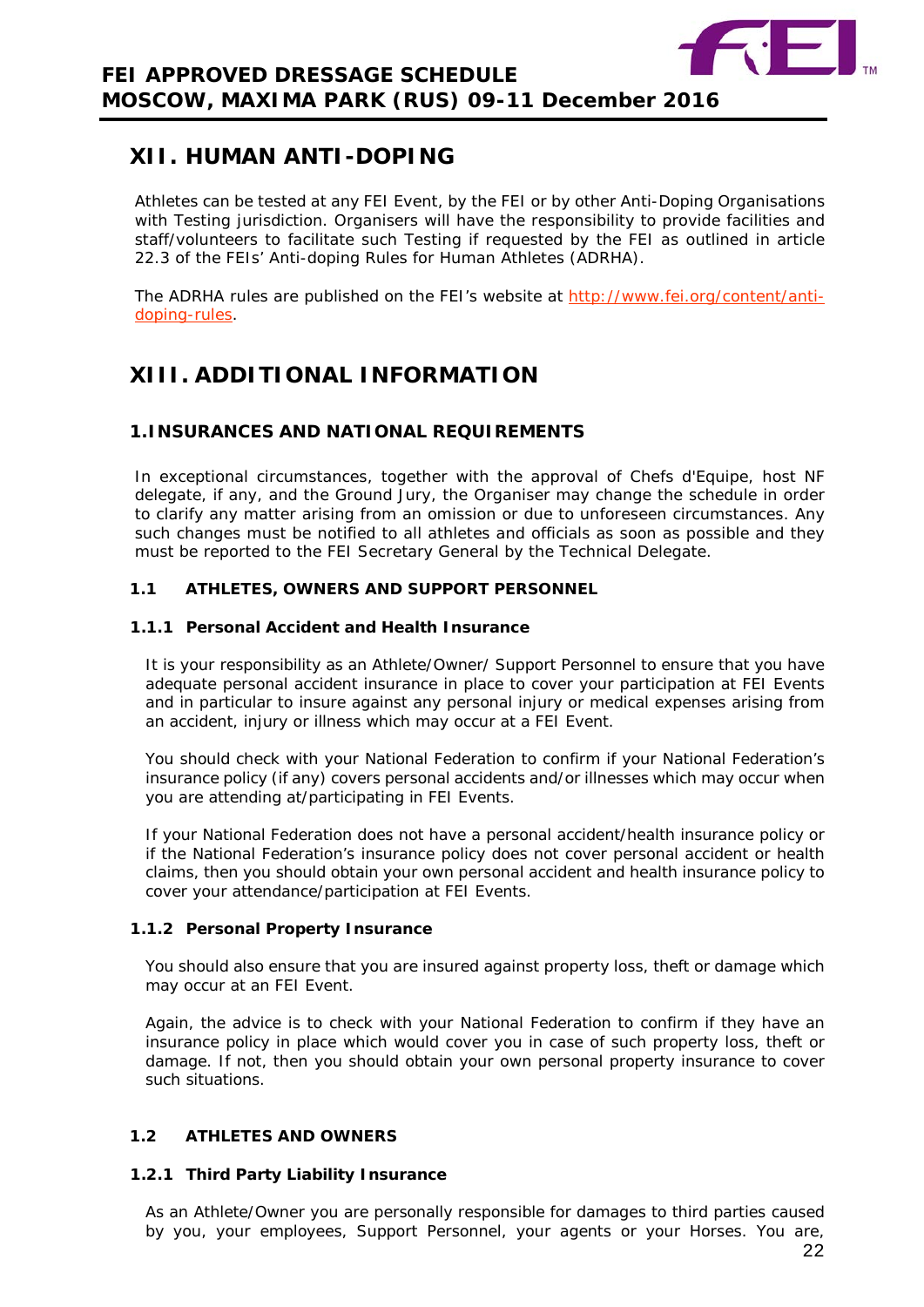

therefore, strongly advised to take out third-party liability insurance providing full coverage in relation to FEI Events at home and abroad, and to keep the policy up to date.

The FEI and the Organiser will NOT be responsible for any damage caused to third parties by you, your employees, Support Personnel, your agents or your Horses.

#### **1.2.2 Additional Liability Information**

#### **1.2.3 Horse Insurance**

As an Owner you should ensure that your Horses are adequately insured against any injuries or illnesses they may sustain while participating at a FEI Event.

#### <span id="page-22-0"></span>**2.PROTESTS/APPEALS**

To be valid, all Protests and Appeals must be made in writing and accompanied by a deposit of CHF 150.- or equivalent. Protest and appeal forms are available on the FEI website: Protest: <http://www.fei.org/sites/default/files/FEI%20Protest%20Form.pdf> Appeal:<http://www.fei.org/sites/default/files/FEI%20Appeal%20Form.pdf>

#### <span id="page-22-1"></span>**3.DISPUTES**

In the event of any discussion concerning the interpretation of the schedule (in translated languages), the English version will be decisive.

#### <span id="page-22-2"></span>**4.MODIFICATION TO SCHEDULE**

In exceptional circumstances, together with the Approval of the Chefs d'Equipe, host NF delegate, if any, and the Ground Jury, the OC may change the schedule in order to clarify any matters arising from an omission or due to unforeseen circumstances. Any such changes must be notified to all Athletes and Officials as soon as possible and they must be reported to the FEI by the Foreign Judge.

## <span id="page-22-4"></span><span id="page-22-3"></span>**5.ADDITIONAL INFORMATION FROM THE ORGANISER**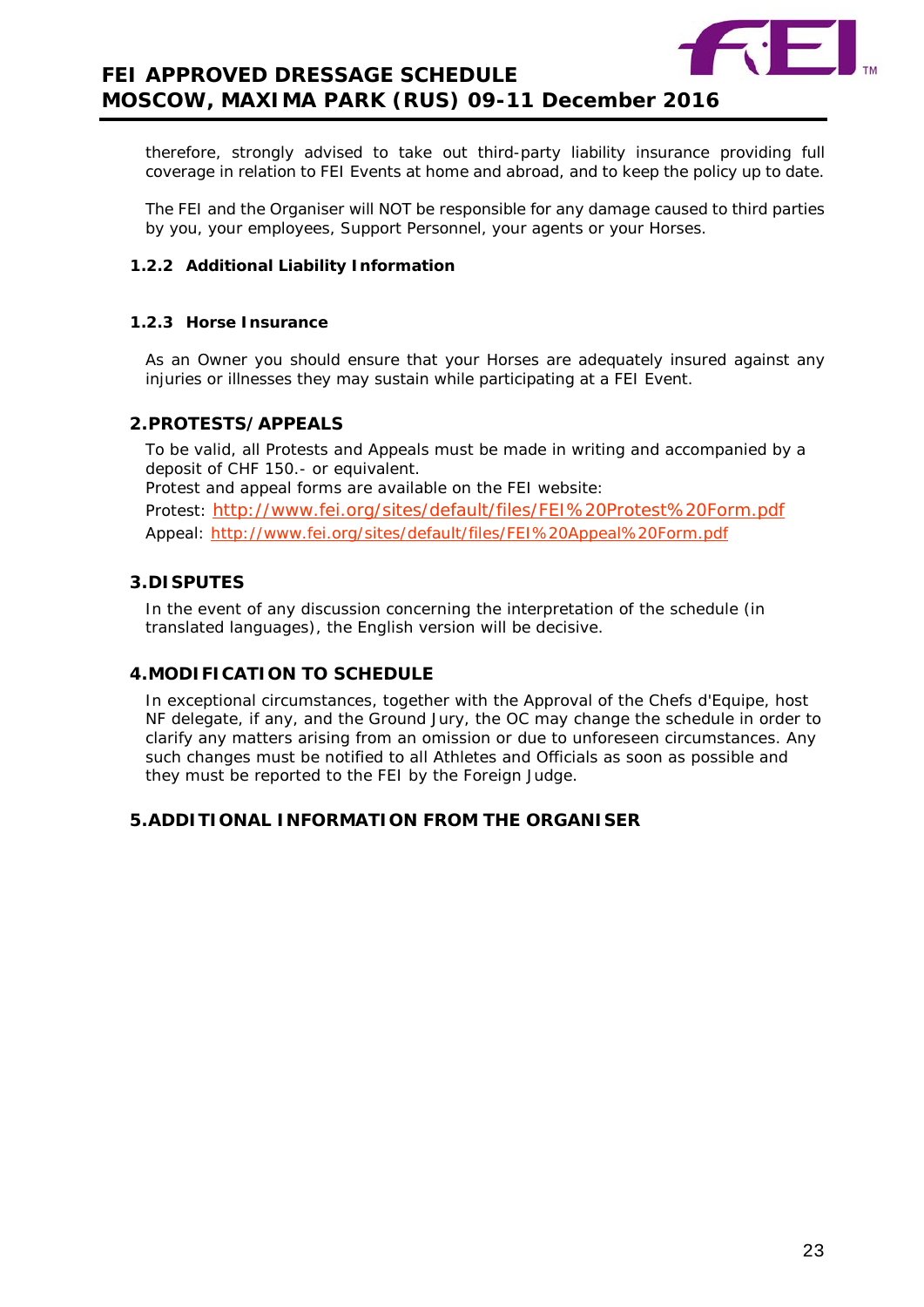

# **XIV. ANNEXES**

# <span id="page-23-0"></span>**1.FEI Entry System**

Please fill the form below in order to provide you and the other members of your committee or your IT Providers access to the FEI Entry System.

| FEI $ID^1$ :    | 10053351                       |                      |
|-----------------|--------------------------------|----------------------|
| Name*:          | Galina                         |                      |
| First Name*:    | Aralova                        |                      |
| $E$ -Mail*:     | aralova@fksr.ru                |                      |
| Access Rights*: | $\boxtimes$ Admin <sup>2</sup> | Consult <sup>3</sup> |
| Events $4$ :    |                                |                      |
|                 |                                |                      |
| FEI $ID1$ :     | 10111230                       |                      |
| Name*:          | Pavel                          |                      |
| First Name*:    | Smagin                         |                      |
| $E$ -Mail*:     | pavel-smagin@yandex.ru         |                      |
| Access Rights*: | $\boxtimes$ Admin <sup>2</sup> | Consult $3$          |

1) If already have an FEI user account.

- <sup>2)</sup> Provide you the required access to manage entries and substitutions and download entries/lists.
- 3) You are just able to consult and download the entries/lists.
- <sup>4)</sup> Leave the field blank if the user deals with the entries of all events in the show.
- \*) Mandatory Fields